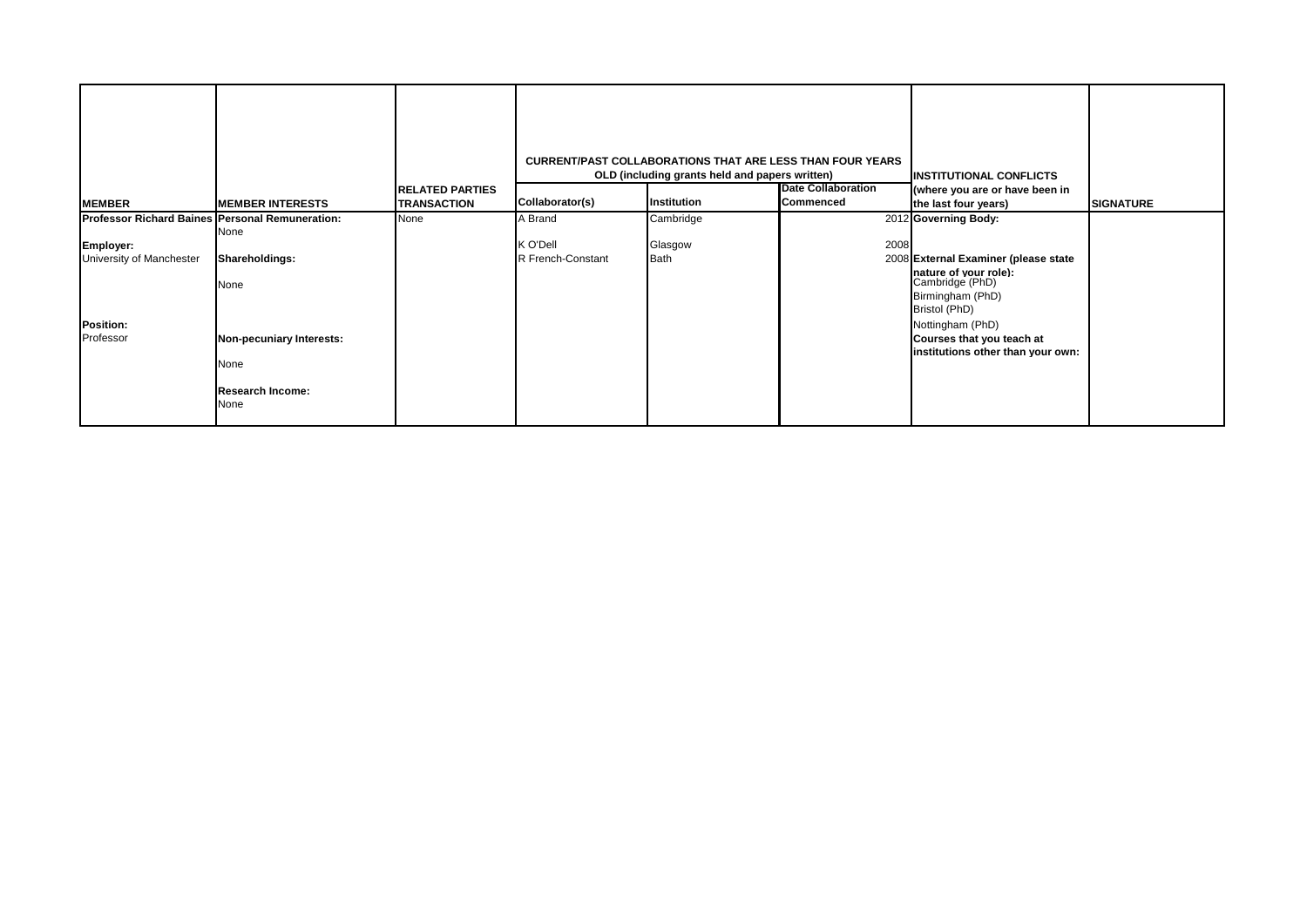|                             |                                                                                                           | <b>RELATED</b>                            |                               | <b>CURRENT/PAST COLLABORATIONS THAT ARE LESS THAN FOUR YEARS OLD</b><br>(including grants held and papers written) |                                        | <b>INSTITUTIONAL CONFLICTS</b>                                                                                                                                         |                  |
|-----------------------------|-----------------------------------------------------------------------------------------------------------|-------------------------------------------|-------------------------------|--------------------------------------------------------------------------------------------------------------------|----------------------------------------|------------------------------------------------------------------------------------------------------------------------------------------------------------------------|------------------|
| <b>MEMBER</b>               | <b>MEMBER INTERESTS</b>                                                                                   | <b>PARTIES</b><br><b>TRANSACTION</b>      | Collaborator(s)               | Institution                                                                                                        | <b>Date Collaboration</b><br>Commenced | (where you are or have been<br>in the last four years)                                                                                                                 | <b>SIGNATURE</b> |
| Dr Melissa Bateson          | <b>Personal Remuneration:</b>                                                                             | P Bateson (Univ of<br>Cambridge) - father |                               |                                                                                                                    |                                        | <b>Governing Body:</b>                                                                                                                                                 |                  |
|                             | Newcastle University                                                                                      | D Nettle<br>(Newcastle Univ) -<br>husband | Sufka, K                      | Univ of Mississippi                                                                                                | 2008 n/a                               |                                                                                                                                                                        |                  |
| Employer:                   |                                                                                                           |                                           | D'Eath, R                     | Scottish Agricultural College                                                                                      | 2009                                   |                                                                                                                                                                        |                  |
| <b>Newcastle University</b> | Shareholdings:                                                                                            |                                           | Asher, L                      | Vet School, Univ of<br>Nottingham                                                                                  |                                        | 2004 External Examiner (please<br>state nature of your role):<br>Queen's University Belfast<br>(External exminer for MSc in<br>Animal Behaviour and Animal<br>Welfare) |                  |
|                             | None relevant.                                                                                            |                                           | Healy, S<br>Skelhorn, J       | Univ of St Andrews<br>Univ of Exeter                                                                               |                                        | 2000 University of Bristol (PhD<br>external)<br>Monash University (PhD<br>external)<br>University of Rennes 1 (PhD<br>external)<br>University of Trondheim (PhD        |                  |
| Position:                   |                                                                                                           |                                           | Mason, G                      | <b>Guelph University</b>                                                                                           |                                        | external)<br>University of Exeter (PhD<br>external)<br>University of Nottingham (PhD<br>external)<br>2009 University of Oxford (DPhil<br>External)                     |                  |
| Professor of Ethology       | Non-pecuniary Interests:                                                                                  |                                           |                               |                                                                                                                    |                                        | Courses that you teach at<br>institutions other than your<br>own:                                                                                                      |                  |
|                             | The Royal Society (Dorothy<br>Hodgkin Fellowship panel<br>member)                                         |                                           | Hurly, A                      | Univ of Lethbridge                                                                                                 |                                        | 2000 Guest lecturer on the Animal<br>Behaviour and Animal Wefare<br>Masters at Edinburgh University                                                                    |                  |
|                             | Pfizer UK (supervisor of<br>Pfizer-funed PhD student)<br>Galton Institute (Trustee and<br>Council member) |                                           | Karen Spencer<br>Pat Monaghan | Univ of St Andrews<br>Univ Glasgow                                                                                 | 2011<br>2011                           |                                                                                                                                                                        |                  |
|                             | <b>Research Income:</b><br>BBSRC; UFAW; Defra;<br>Pfizer; NC3Rs                                           |                                           | Mendl, Mike<br>Paul, Liz      | <b>Bristol</b><br><b>Bristol</b>                                                                                   |                                        |                                                                                                                                                                        |                  |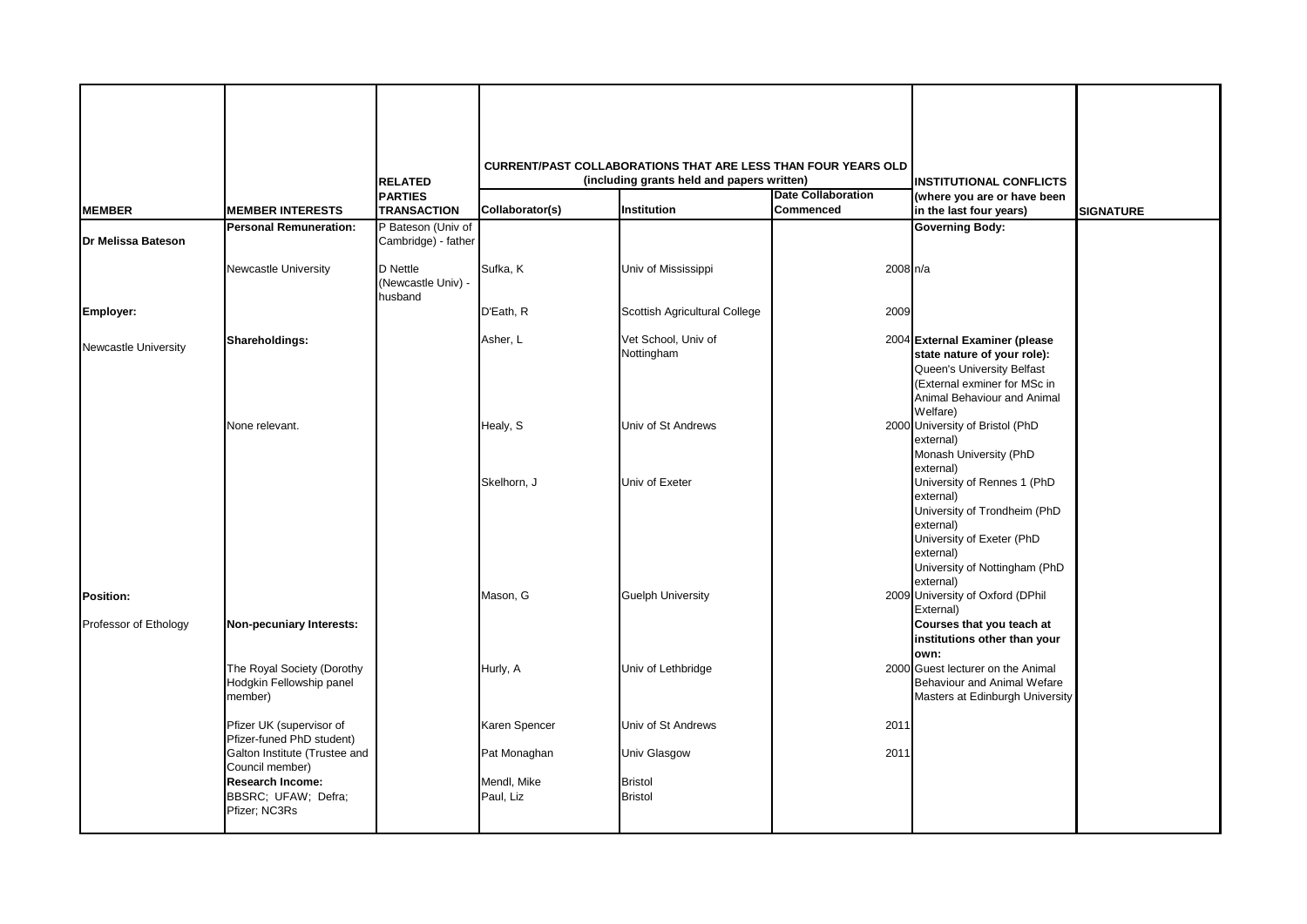| <b>MEMBER</b>                                                                                                           | <b>MEMBER INTERESTS</b>                                                                                                                                                                                                                                                                                            | <b>RELATED</b><br><b>PARTIES</b><br><b>TRANSACTION</b> | Collaborator(s)                      | CURRENT/PAST COLLABORATIONS THAT ARE LESS THAN FOUR YEARS OLD<br>(including grants held and papers written)<br>Institution | <b>Date Collaboration</b><br><b>Commenced</b> | <b>INSTITUTIONAL CONFLICTS</b><br>(where you are or have been<br>in the last four years)                                                                                                                                                                                                                                                                | <b>SIGNATURE</b> |
|-------------------------------------------------------------------------------------------------------------------------|--------------------------------------------------------------------------------------------------------------------------------------------------------------------------------------------------------------------------------------------------------------------------------------------------------------------|--------------------------------------------------------|--------------------------------------|----------------------------------------------------------------------------------------------------------------------------|-----------------------------------------------|---------------------------------------------------------------------------------------------------------------------------------------------------------------------------------------------------------------------------------------------------------------------------------------------------------------------------------------------------------|------------------|
| <b>Professor Susan Brain</b><br>Employer:<br>King's College London<br><b>Position:</b><br>Professsor of<br>Pharmacology | <b>Personal Remuneration:</b><br>King's College London<br>Shareholdings:<br>None<br>Non-pecuniary Interests:<br>Imperial College (external examiner)<br>also William Harvey Research Inst,<br>QMC & Barts<br><b>Research Income:</b><br>BBSRC & BBSRC-led consortium;<br>BHF; ARC (Arthritis Research<br>Campaign) | None                                                   | Murphy, D; Paton, J<br>Nourshargh, S | Univ of Bristol<br>Barts/QMUL                                                                                              |                                               | 2011 Governing Body:<br>2006 William Harvey Research Inst.<br><b>Barts Hospital</b><br><b>External Examiner (please</b><br>state nature of your role):<br>Imperial College (MSc)<br>Barts QMUL (PhD) 2012<br>LD Chair Grants Committee 2011<br>onwards<br>Courses that you teach at<br>institutions other than your<br>lown:<br>KCL/UCL joint UG course |                  |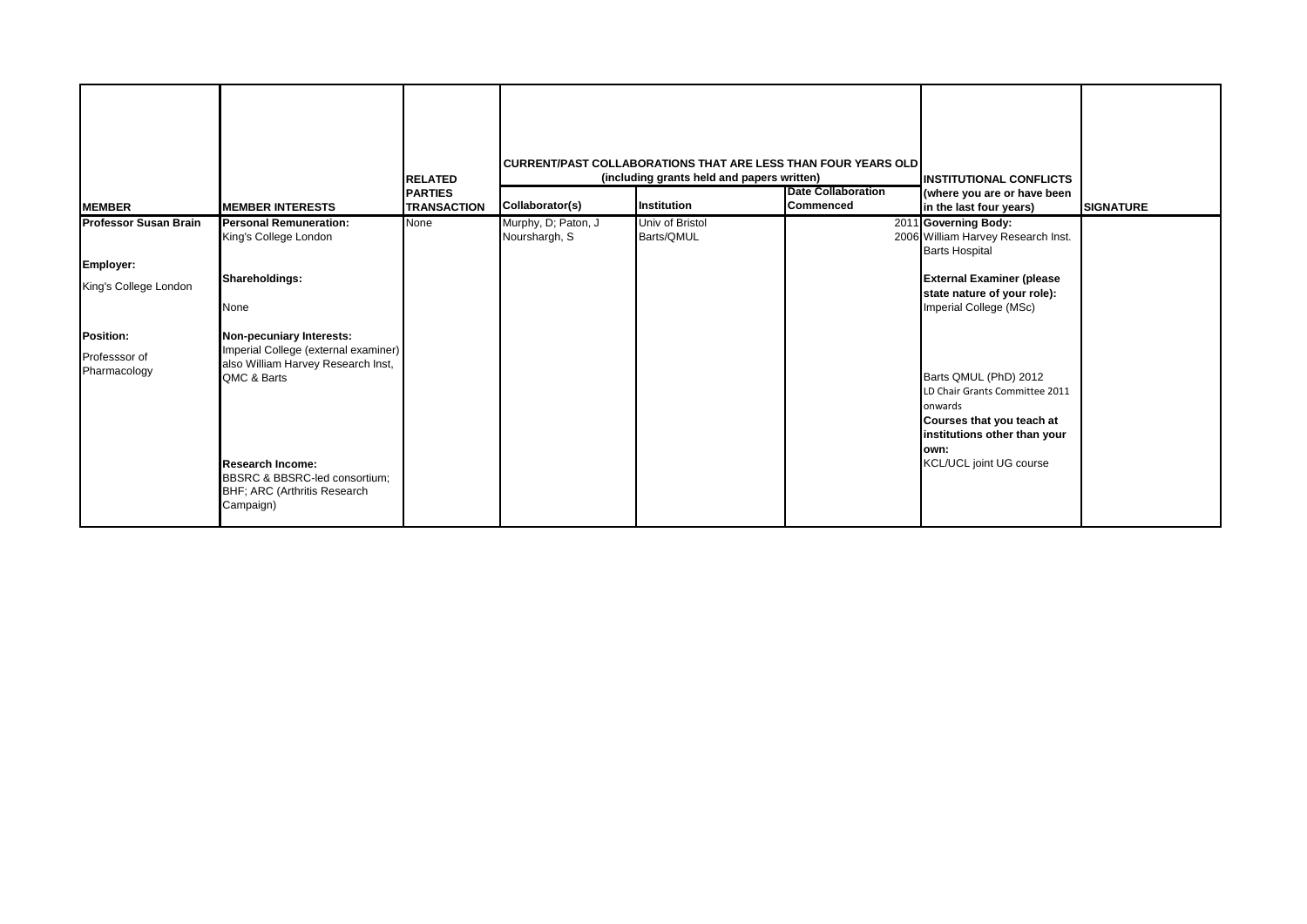|                  |                                                                                                              |                                              |                                       | CURRENT/PAST COLLABORATIONS THAT ARE LESS THAN FOUR YEARS OLD (including        |                                  |                                                                |                  |
|------------------|--------------------------------------------------------------------------------------------------------------|----------------------------------------------|---------------------------------------|---------------------------------------------------------------------------------|----------------------------------|----------------------------------------------------------------|------------------|
|                  |                                                                                                              |                                              |                                       | grants held and papers written)                                                 | <b>Date Collaboration</b>        | <b>INSTITUTIONAL CONFLICTS (where</b>                          |                  |
| <b>MEMBER</b>    | <b>MEMBER INTERESTS</b>                                                                                      | <b>RELATED PARTIES</b><br><b>TRANSACTION</b> | Collaborator(s)                       | Institution                                                                     | Commenced                        | you are or have been in the last four<br>years)                | <b>SIGNATURE</b> |
|                  | Dr Graham Burdge Personal Remuneration:                                                                      | Ms EJ Popplewell (partner)                   | Colleagues                            | Uni. Southampton                                                                | 1998 - present                   | <b>Governing Body:</b>                                         |                  |
|                  |                                                                                                              | Vantia Theraputics                           |                                       |                                                                                 |                                  |                                                                |                  |
|                  |                                                                                                              |                                              |                                       |                                                                                 |                                  |                                                                |                  |
|                  | University of Southampton (employer)<br>World Cancer Research Fund International Grants                      |                                              | P. Yaqoob<br>D.I. Givens              | Food Biosciences, Uni. Reading<br>School of Agriculture, Uni. Reading           | 2009 - Present<br>2009 - Present | Nil                                                            |                  |
| Employer:        | Committee                                                                                                    |                                              |                                       |                                                                                 |                                  |                                                                |                  |
| University of    | Shareholdings:                                                                                               |                                              | T. Uller                              | Edward Grey Institute, Department of                                            | 2010                             | <b>External Examiner (please state</b>                         |                  |
| Southampton      |                                                                                                              |                                              |                                       | Zoology                                                                         |                                  | nature of your role):                                          | Coocham Buyk     |
|                  | Nil                                                                                                          |                                              | C. Isaksson                           | Uni. Oxford<br>Edward Grey Institute, Department of                             | 2010                             | External examiner PhD Thesis, Flinders                         |                  |
|                  |                                                                                                              |                                              |                                       | Zoology, Uni. Oxford                                                            |                                  | University, Adelaide, Australia. 2006                          |                  |
|                  |                                                                                                              |                                              |                                       |                                                                                 |                                  |                                                                |                  |
| <b>Position:</b> |                                                                                                              |                                              | K.N. Frayn                            |                                                                                 | 1999 - present                   | External examiner PhD thesis, University                       |                  |
|                  |                                                                                                              |                                              |                                       | Oxford Centre for Diabetes, Endocrinology<br>and Metabolism (OCDEM), Uni Oxford |                                  | of Groningen, The Netherlands                                  |                  |
| Reader in Human  | Non-pecuniary Interests:                                                                                     |                                              | F Karpe                               | Oxford Centre for Diabetes, Endocrinology 1999 - present                        |                                  |                                                                |                  |
| Nutrition        |                                                                                                              |                                              |                                       | and Metabolism (OCDEM), Uni Oxford                                              |                                  |                                                                |                  |
|                  |                                                                                                              |                                              |                                       |                                                                                 |                                  |                                                                |                  |
|                  | Editor-in-Chief Nutrition Research Reviews, Deputy Editor                                                    |                                              | Eline Slagboom                        | Leiden University Medical Center, The<br>Netherlands                            | 2010                             | Courses that you teach at institutions<br>other than your own: |                  |
|                  | British Journal of Nutrition. Deputy Editor                                                                  |                                              |                                       | Leiden University Medical Center, The                                           | 2010                             | Nil                                                            |                  |
|                  |                                                                                                              |                                              | <b>Bas Heijmans</b>                   | Netherlands                                                                     |                                  |                                                                |                  |
|                  | Deputy Editor Journal of Nutritional Science                                                                 |                                              | Sven Cnattingius                      | Karolinska Institutet, Sweden                                                   | 2010                             |                                                                |                  |
|                  | Member of the Editorial Board Journal of Developmental<br>Origins of Health and Disease                      |                                              | Anastasia Iliadou                     | Karolinska Institutet, Sweden                                                   | 2010                             |                                                                |                  |
|                  |                                                                                                              |                                              | Kaare Christensen                     | Syddansk Universitet, Denmark                                                   | 2010                             |                                                                |                  |
|                  | Research Income:                                                                                             |                                              | Lene Christiansen                     | Syddansk Universitet, Denmark                                                   | 2010                             |                                                                |                  |
|                  | ViforPharma                                                                                                  |                                              | Claudio Franceschi                    | University of Bologna, Italy                                                    | 2010                             |                                                                |                  |
|                  | <b>BBSRC</b>                                                                                                 |                                              | Giuseppe Passarino                    | University of Calabria, Italy                                                   | 2010                             |                                                                |                  |
|                  | <b>British Heart Foundation</b><br>Gerald Kerkut Charitable Trust                                            |                                              | Linda Partridge<br>David Gems         | University College London<br>University College London                          | 2010<br>2010                     |                                                                |                  |
|                  | World Cancer Research Fund International                                                                     |                                              | Stephan Beck                          | University College London                                                       | 2010                             |                                                                |                  |
|                  | European Union                                                                                               |                                              |                                       | Centre National de la                                                           | 2010                             |                                                                |                  |
|                  |                                                                                                              |                                              | Giovanni Levi                         | Recherche Scientifique, France                                                  |                                  |                                                                |                  |
|                  | Nutricia Research Foundation                                                                                 |                                              |                                       | Centre National de la<br>Recherche Scientifique, France                         | 2010                             |                                                                |                  |
|                  | EpiGen consortium.*                                                                                          |                                              | <b>Laurent Sachs</b><br>Denis Duboule | University of Geneva, Switzerland                                               | 2010                             |                                                                |                  |
|                  | *This is an international consortium on epigenetics of which                                                 |                                              |                                       |                                                                                 | 2010                             |                                                                |                  |
|                  | I am a founding member, comprised of Uni. Southampton,                                                       |                                              |                                       |                                                                                 |                                  |                                                                |                  |
|                  | Uni. Auckland (Professor Sir PD Gluckman, Dr M Vickers),<br>AgResearch (New Zealand) (Dr A Shepherd) and the |                                              |                                       |                                                                                 |                                  |                                                                |                  |
|                  | Signapore Institute of Clincal Sciences. Research through                                                    |                                              |                                       |                                                                                 |                                  |                                                                |                  |
|                  | this consortium is funded by several commercial sources:                                                     |                                              |                                       |                                                                                 |                                  |                                                                |                  |
|                  | Abbott, Nestle, Danone                                                                                       |                                              |                                       |                                                                                 |                                  |                                                                |                  |
|                  |                                                                                                              |                                              | <b>Graham Pawelec</b>                 | University of Tübingen, Germany                                                 | 2010                             |                                                                |                  |
|                  |                                                                                                              |                                              | Michael Müller                        | Wageningen University, The Netherlands                                          |                                  |                                                                |                  |
|                  |                                                                                                              |                                              |                                       |                                                                                 | 2010                             |                                                                |                  |
|                  |                                                                                                              |                                              | <b>Edith Feskens</b>                  | Wageningen University, The Netherlands                                          |                                  |                                                                |                  |
|                  |                                                                                                              |                                              | <b>Urs Meyer</b>                      | Swiss Federal Institute of Technology<br>Zurich, Switzerland                    | 2010                             |                                                                |                  |
|                  |                                                                                                              |                                              | Bas Zwaan                             | Leiden University, The Netherlands                                              | 2010                             |                                                                |                  |
|                  |                                                                                                              |                                              | Paul Brakefield                       | Leiden University, The Netherlands                                              | 2010                             |                                                                |                  |
|                  |                                                                                                              |                                              | <b>Morton Karsdal</b>                 | Nordisk Bioscience, Denmark                                                     | 2010                             |                                                                |                  |
|                  |                                                                                                              |                                              | Bart Janssen                          | Service XS, The Netherlands                                                     | 2010<br>2006 - Present           |                                                                |                  |
|                  |                                                                                                              |                                              | P.D.Gluckman<br><b>Terence Wilkin</b> | Uni. Auckland<br>Uni. Plymouth                                                  | 2010                             |                                                                |                  |
|                  |                                                                                                              |                                              |                                       | Academic Medical Center, Amsterdam,                                             | 2008 - present                   |                                                                |                  |
|                  |                                                                                                              |                                              | Tessa Roseboom                        | The Netherlands                                                                 |                                  |                                                                |                  |
|                  |                                                                                                              |                                              | M.H. Vickers                          | Uni. Auckland                                                                   | 2006 - Present                   |                                                                |                  |
|                  |                                                                                                              |                                              | Marc Gunter                           | Imperial College London<br>Uni Plymouth                                         | 2012- Present                    |                                                                |                  |
|                  |                                                                                                              |                                              | Jonathan Pinkey<br>Elio Riboli        | Imperial College London                                                         | 2011 - Present<br>2012 - Present |                                                                |                  |
|                  |                                                                                                              |                                              | A.M. Minihane                         | Uni East Anglia                                                                 | 2012 - Present                   |                                                                |                  |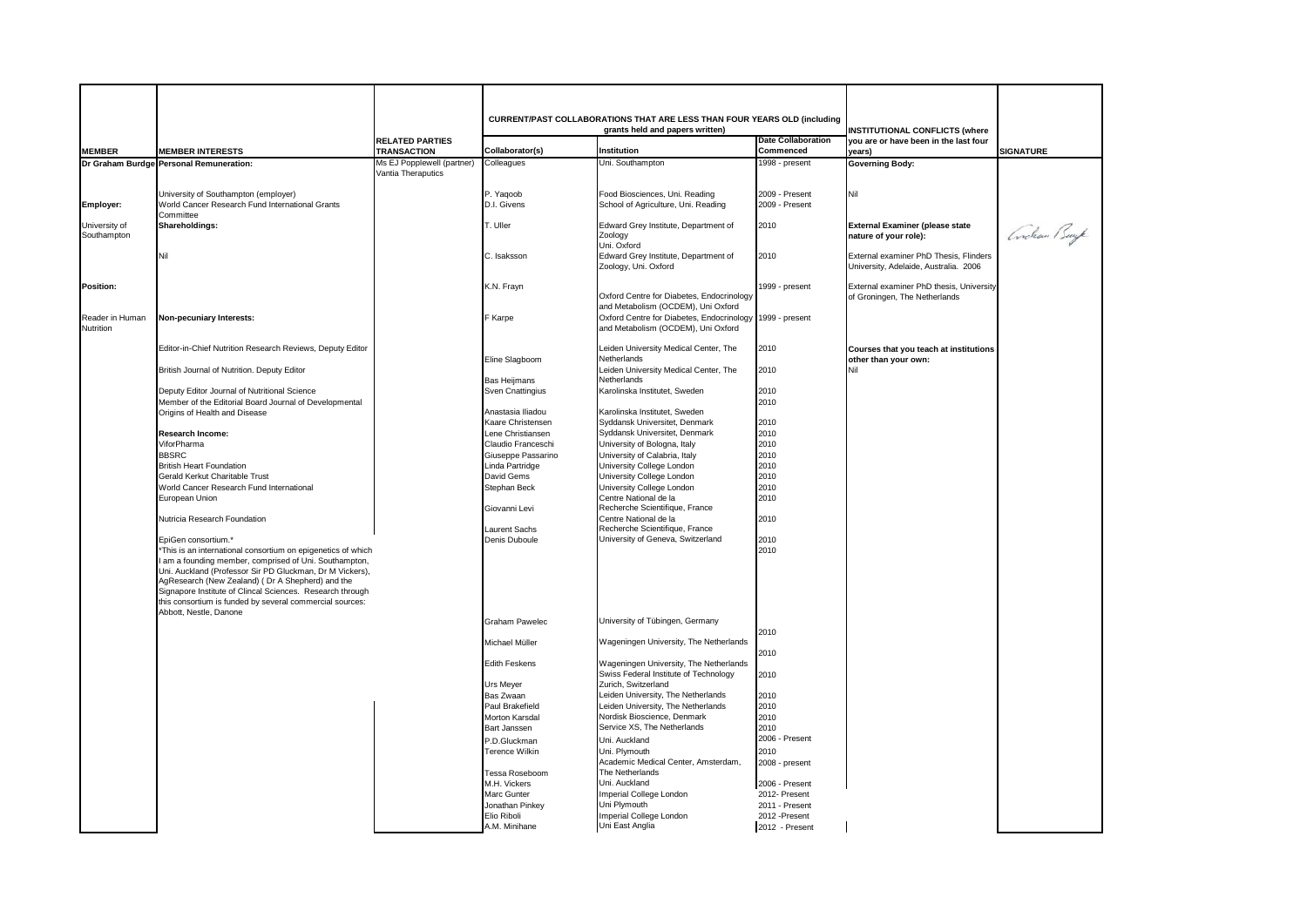|                                      |                                                                                                                                                                                      | <b>RELATED PARTIES</b> |                       | <b>CURRENT/PAST COLLABORATIONS THAT ARE LESS THAN FOUR YEARS</b><br>OLD (including grants held and papers written) | <b>Date Collaboration</b> | <b>INSTITUTIONAL CONFLICTS</b><br>(where you are or have been in the |                  |
|--------------------------------------|--------------------------------------------------------------------------------------------------------------------------------------------------------------------------------------|------------------------|-----------------------|--------------------------------------------------------------------------------------------------------------------|---------------------------|----------------------------------------------------------------------|------------------|
| <b>MEMBER</b>                        | <b>MEMBER INTERESTS</b>                                                                                                                                                              | <b>TRANSACTION</b>     | Collaborator(s)       | Institution                                                                                                        | Commenced                 | last four years)                                                     | <b>SIGNATURE</b> |
| Dr Graham Cook<br>Employer<br>Reader | <b>Personal Remuneration</b><br>University of Leeds<br>Shareholdings:<br>None<br><b>Research Income:</b><br>Yorkshire Cancer Research<br>Cancer Research UK<br>Arthritis Research UK |                        | Holcombe M<br>Coles M | <b>University Sheffield</b><br><b>University York</b>                                                              | 2009                      | 2009 Leeds                                                           |                  |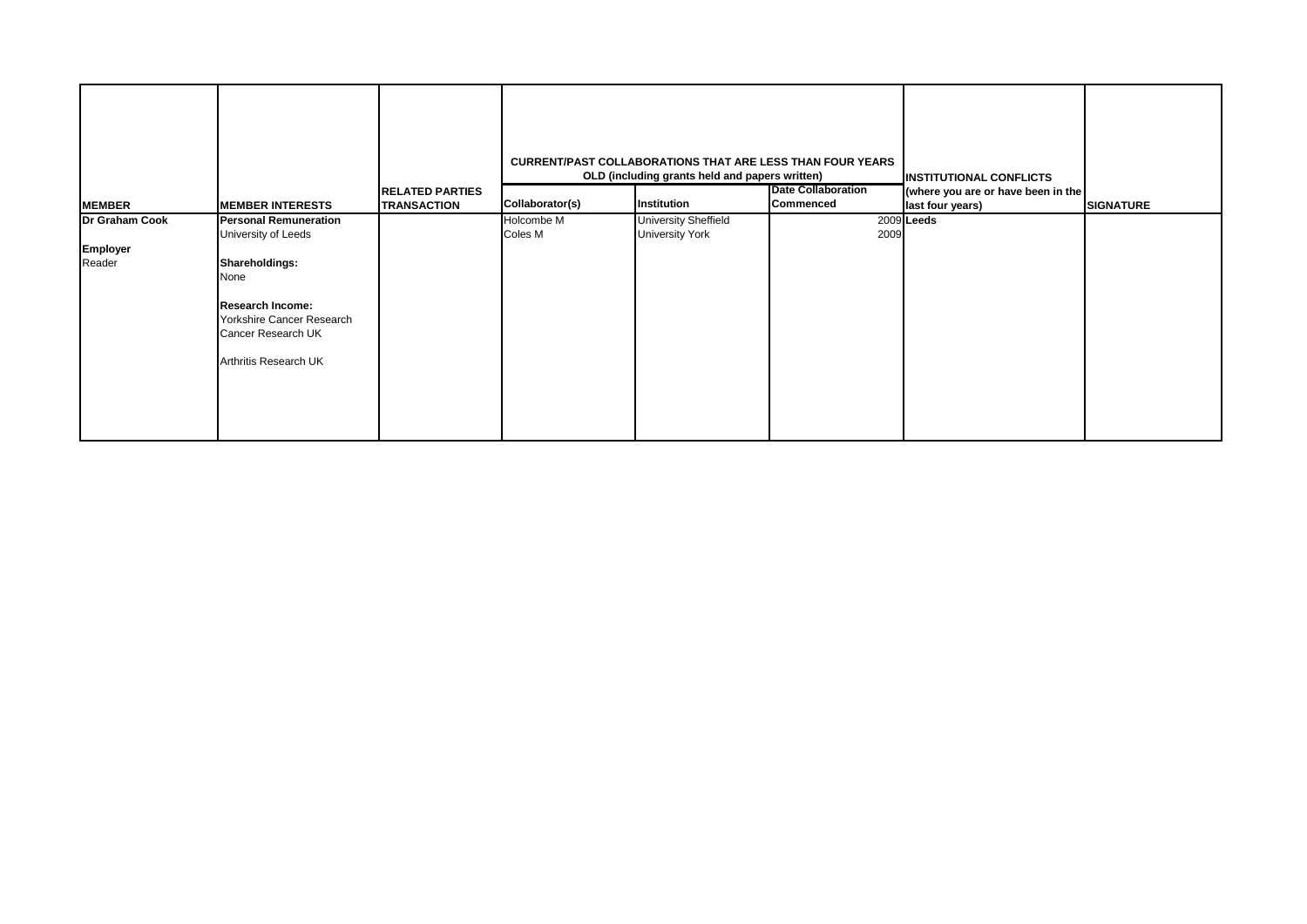| <b>MEMBER</b>                         | <b>MEMBER INTERESTS</b>       | <b>RELATED</b><br><b>PARTIES</b><br><b>TRANSACTION</b> | Collaborator(s)                                                    | <b>CURRENT/PAST COLLABORATIONS THAT ARE LESS THAN FOUR YEARS OLD</b><br>(including grants held and papers written)<br>Institution | <b>Date Collaboration</b><br><b>Commenced</b> | <b>INSTITUTIONAL CONFLICTS</b><br>(where you are or have been<br>in the last four years)      | <b>SIGNATURE</b> |
|---------------------------------------|-------------------------------|--------------------------------------------------------|--------------------------------------------------------------------|-----------------------------------------------------------------------------------------------------------------------------------|-----------------------------------------------|-----------------------------------------------------------------------------------------------|------------------|
| <b>Dr Andrew Devitt</b>               | <b>Personal Remuneration:</b> | None                                                   | Darveau, R                                                         | <b>Washington Univ</b>                                                                                                            | Ongoing                                       | <b>Governing Body:</b>                                                                        |                  |
|                                       | None                          |                                                        | Jones, P; Spendlove, I;<br>Durrant, L                              | Univ of Nottingham                                                                                                                | Ongoing                                       |                                                                                               |                  |
| Employer:                             |                               |                                                        | Pamukcu, B; Lip, GYH;<br>Griffiths, HR; Shantsila, E               | Centre for Cardiovascular<br>Sciences, City Hospital,<br>Birmingham                                                               | Ongoing                                       |                                                                                               |                  |
| <b>Aston University</b>               | Shareholdings:                |                                                        | Gregory, CD; Pound, J D;<br>Wilson-Jones, M; Ray, P;<br>Murray, RJ | <b>MRC</b> Edinburgh                                                                                                              | Ongoing                                       | <b>External Examiner (please</b><br>state nature of your role):                               |                  |
|                                       | None                          |                                                        | Prof Jens Jensenius                                                | Aarhus University, Denmark                                                                                                        | Dec-11                                        |                                                                                               |                  |
| Position:<br>Lecturer in Cell Biology | Non-pecuniary Interests:      |                                                        |                                                                    |                                                                                                                                   |                                               | Courses that you teach at<br>institutions other than your<br>lown:<br>MSc Oncology, School of |                  |
|                                       | None                          |                                                        |                                                                    |                                                                                                                                   |                                               | Molecular Medical Sciences,<br>Nottingham University                                          |                  |
|                                       | <b>Research Income:</b>       |                                                        |                                                                    |                                                                                                                                   |                                               |                                                                                               |                  |
|                                       | BBSRC TPS BB/G017832/1        |                                                        |                                                                    |                                                                                                                                   |                                               |                                                                                               |                  |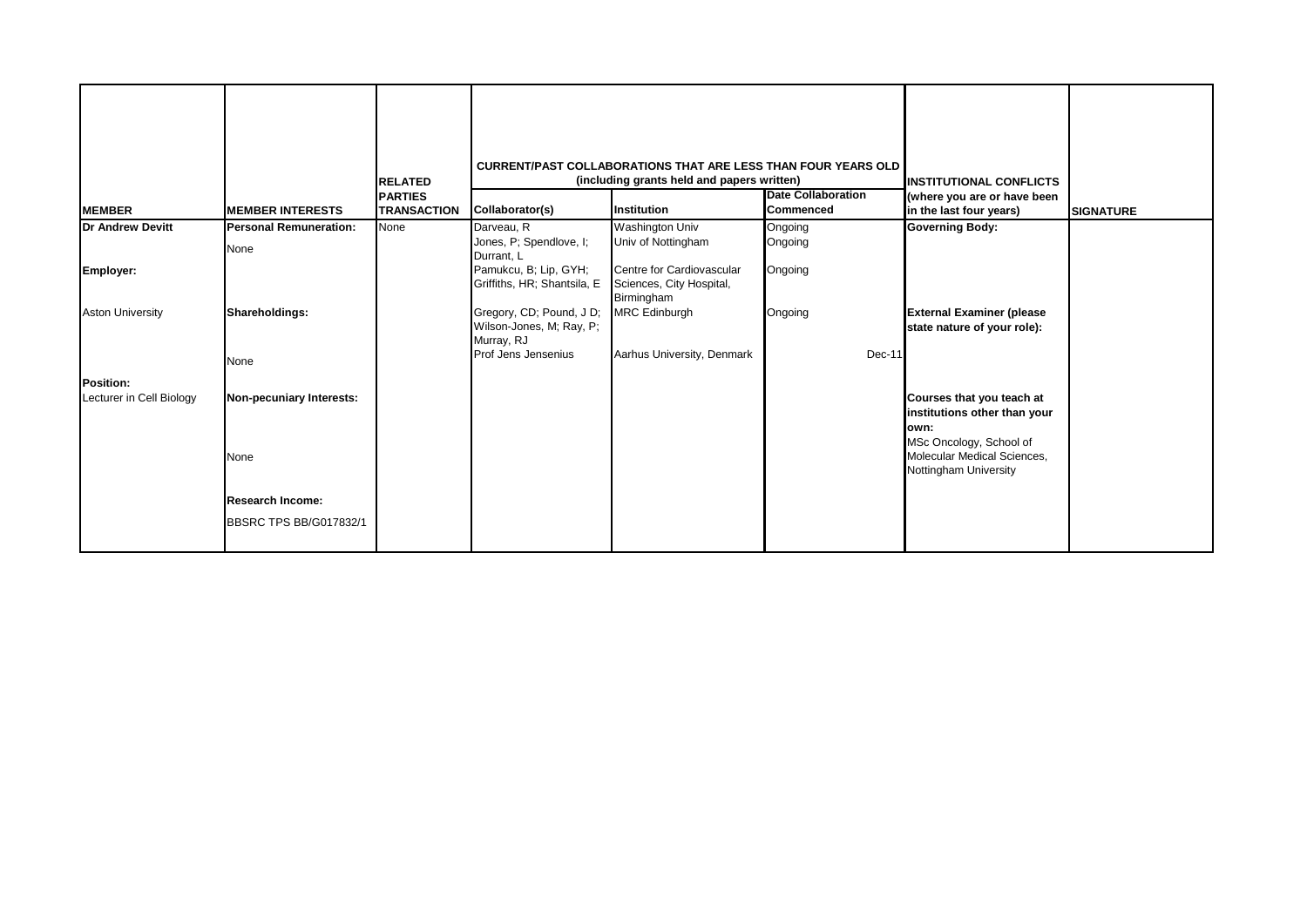| <b>MEMBER</b>                | <b>MEMBER INTERESTS</b>                                                                       | <b>RELATED</b><br><b>PARTIES</b><br><b>TRANSACTION</b> | Collaborator(s)       | <b>CURRENT/PAST COLLABORATIONS THAT ARE LESS THAN FOUR YEARS OLD</b><br>(including grants held and papers written)<br>Institution | <b>Date Collaboration</b><br><b>Commenced</b> | <b>IINSTITUTIONAL CONFLICTS</b><br>(where you are or have been<br>in the last four years) | <b>SIGNATURE</b> |
|------------------------------|-----------------------------------------------------------------------------------------------|--------------------------------------------------------|-----------------------|-----------------------------------------------------------------------------------------------------------------------------------|-----------------------------------------------|-------------------------------------------------------------------------------------------|------------------|
| <b>Dr Alexander Easton</b>   | <b>Personal Remuneration:</b>                                                                 | None                                                   | Gigg, J               | Univ of Manchester                                                                                                                |                                               | 2009 Governing Body:                                                                      |                  |
| Employer:                    | none                                                                                          |                                                        | Ainge, J<br>Baxter, M | <b>St Andrews</b><br>Mt Sinai Sch of Medicine                                                                                     | 2011<br>2008                                  |                                                                                           |                  |
| Durham University            | Shareholdings:                                                                                |                                                        | Langson, R            | Dundee                                                                                                                            |                                               | 2011 External Examiner (please                                                            |                  |
| Position:<br>Senior Lecturer | none<br>Non-pecuniary Interests:                                                              |                                                        |                       |                                                                                                                                   |                                               | state nature of your role):<br>Edinburgh (PhD)<br>Stirling (UG)<br>Manchester (UG)        |                  |
|                              | none<br><b>Research Income:</b><br>NC3Rs<br>I am also part of a<br>supervisory team for a PhD |                                                        |                       |                                                                                                                                   |                                               | Bristol (PhD)<br>Courses that you teach at<br>institutions other than your<br>own:        |                  |
|                              | student part sponsored by<br>P&G                                                              |                                                        |                       |                                                                                                                                   |                                               |                                                                                           |                  |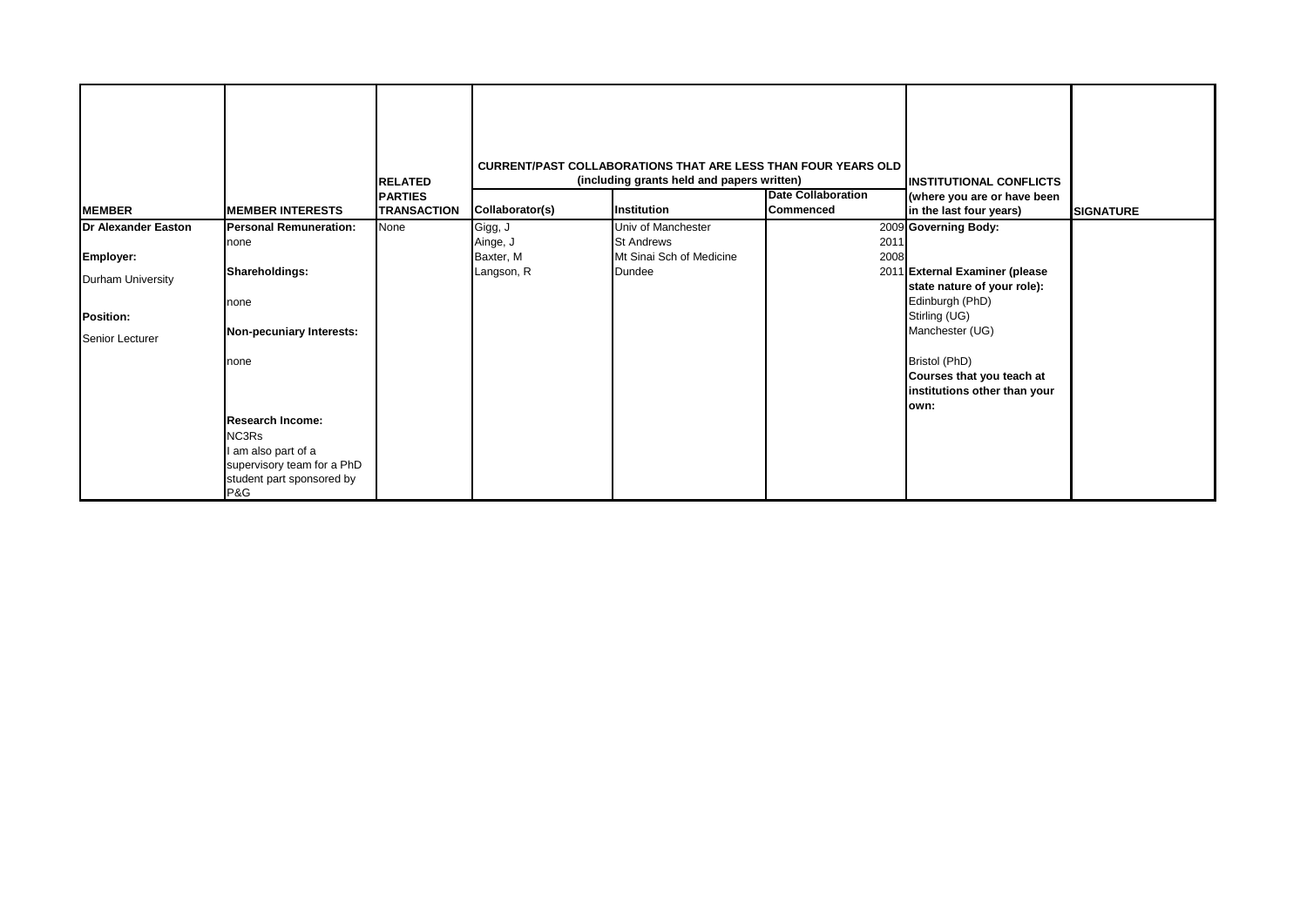|                                                        |                                                                                                                 | <b>RELATED</b>                       |                                                                                          | <b>CURRENT/PAST COLLABORATIONS THAT ARE LESS THAN FOUR YEARS OLD</b><br>(including grants held and papers written)             |                                        | <b>IINSTITUTIONAL CONFLICTS</b>                                                                       |                  |
|--------------------------------------------------------|-----------------------------------------------------------------------------------------------------------------|--------------------------------------|------------------------------------------------------------------------------------------|--------------------------------------------------------------------------------------------------------------------------------|----------------------------------------|-------------------------------------------------------------------------------------------------------|------------------|
| <b>MEMBER</b>                                          | <b>MEMBER INTERESTS</b>                                                                                         | <b>PARTIES</b><br><b>TRANSACTION</b> | Collaborator(s)                                                                          | <b>Institution</b>                                                                                                             | <b>Date Collaboration</b><br>Commenced | (where you are or have been<br>in the last four years)                                                | <b>SIGNATURE</b> |
| <b>Professor Gary Entrican</b>                         | <b>Personal Remuneration:</b>                                                                                   | None                                 | Cubie, H; Glaser, S                                                                      | Lothian Health Trust                                                                                                           |                                        | <b>Governing Body:</b>                                                                                |                  |
|                                                        | RVC, Univ of Edinburgh, AbD<br>Serotec                                                                          |                                      | Charleston, B                                                                            | <b>IAH</b>                                                                                                                     |                                        |                                                                                                       |                  |
| Employer:<br>Moredun Research Institute Shareholdings: |                                                                                                                 |                                      | Hannant, D; Kydd, J                                                                      | Univ of Nottingham                                                                                                             |                                        | <b>External Examiner (please</b><br>state nature of your role):                                       |                  |
|                                                        | None                                                                                                            |                                      | Howie, S; Iredale, J;<br>Critchley, H; Horne, A,<br>Schwartze, J; Fitch, P,<br>Brown, J; | Univ of Edinburgh                                                                                                              |                                        | <b>BSc Veterinary Pathology Hons</b><br>External Examiner, RVC; PhD<br>Examiner, University of London |                  |
| <b>Position:</b><br>Professor of Immunology,           |                                                                                                                 |                                      | Horner, P; Williams, N<br>Clarke, I                                                      | Univ of Bristol<br>Univ of Southampton                                                                                         |                                        |                                                                                                       |                  |
| University of Edinburgh                                | Non-pecuniary Interests:                                                                                        |                                      |                                                                                          |                                                                                                                                |                                        | Courses that you teach at<br>institutions other than your<br>lown:                                    |                  |
|                                                        | None                                                                                                            |                                      | Jabbour, H                                                                               | Glass, E; Hope J; Kaiser, P Roslin Institute, University of<br>Edinburgh<br><b>MRC Reproductive Biology</b><br>Unit, Edinburgh |                                        |                                                                                                       |                  |
|                                                        | <b>Research Income:</b><br>Scottish Government:<br>European Union Framework<br>7 (NADIR); BBSRC, AbD<br>Serotec |                                      | McKeever, D<br>Gunn, G; Milne, C                                                         | <b>RVC</b><br><b>SAC</b>                                                                                                       |                                        | <b>Honorary Positions:</b><br>Professor, Univ of Edinburgh                                            |                  |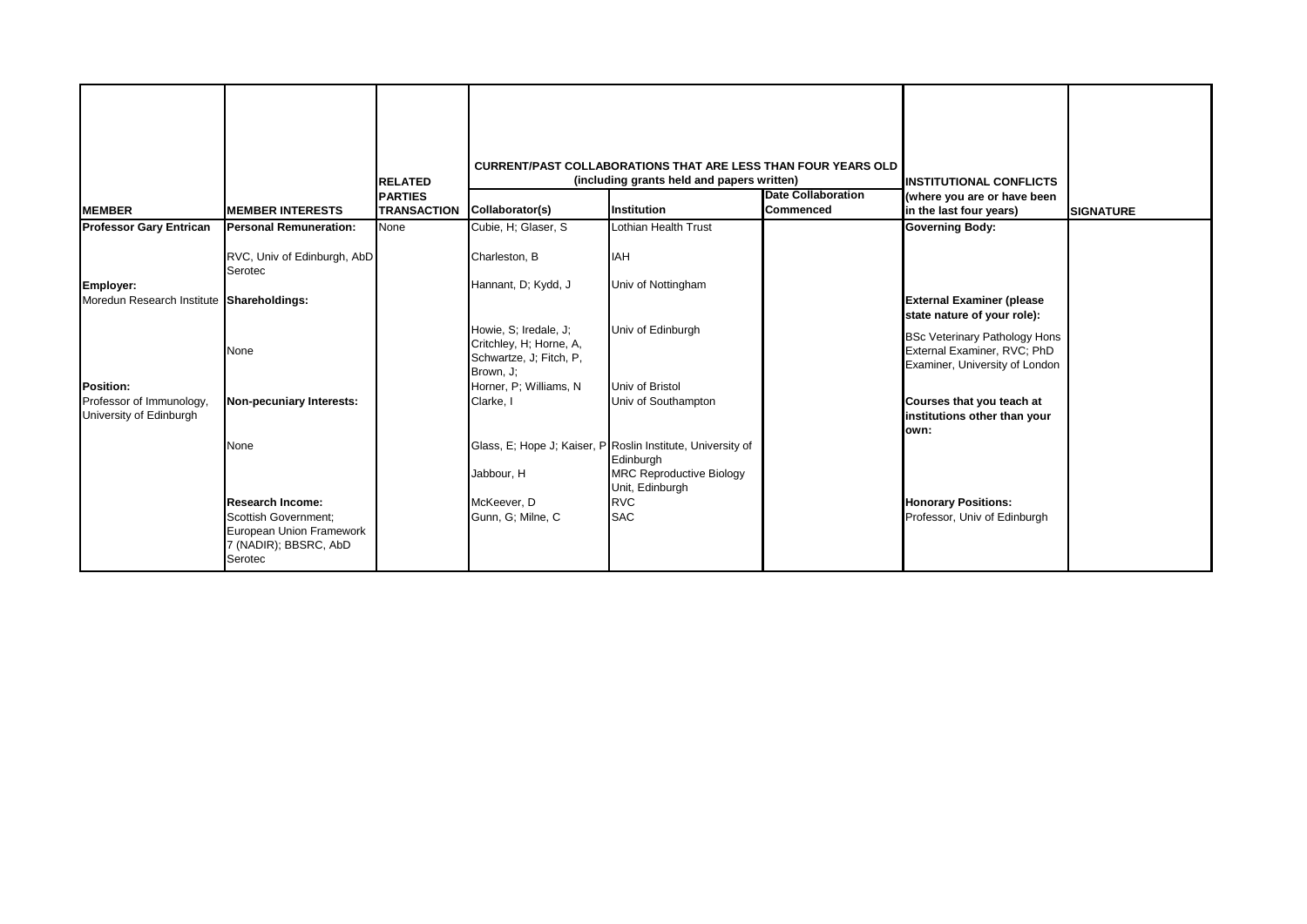|                            |                                                  |                                    |                 | <b>CURRENT/PAST COLLABORATIONS THAT ARE LESS THAN FOUR YEARS</b><br>OLD (including grants held and papers written) | <b>Date Collaboration</b> | <b>INSTITUTIONAL CONFLICTS</b><br>(where you are or have been in the                                                      |                  |
|----------------------------|--------------------------------------------------|------------------------------------|-----------------|--------------------------------------------------------------------------------------------------------------------|---------------------------|---------------------------------------------------------------------------------------------------------------------------|------------------|
| <b>MEMBER</b>              | <b>MEMBER INTERESTS</b>                          | <b>RELATED PARTIES TRANSACTION</b> | Collaborator(s) | Institution                                                                                                        | Commenced                 | last four years)                                                                                                          | <b>SIGNATURE</b> |
| <b>Dr Anthony Flemming</b> | <b>Personal Remuneration:</b><br>Syngenta Salary | <b>NONE</b>                        | P. Urwin        | Leeds                                                                                                              |                           | 2009 Governing Body<br><b>NONE</b>                                                                                        |                  |
| Employer:<br>Syngenta      | Shareholdings:                                   |                                    |                 |                                                                                                                    |                           | <b>External Examiner (please state</b><br>nature of your role):<br><b>NONE</b>                                            |                  |
| <b>Position:</b>           |                                                  |                                    |                 |                                                                                                                    |                           |                                                                                                                           |                  |
| Senior Technical Expert    | Non-pecuniary Interests:<br>Research Income:     |                                    |                 |                                                                                                                    |                           | Courses that you teach at<br>institutions other than your own:<br><b>NONE</b><br><b>Honorary Position:</b><br><b>NONE</b> |                  |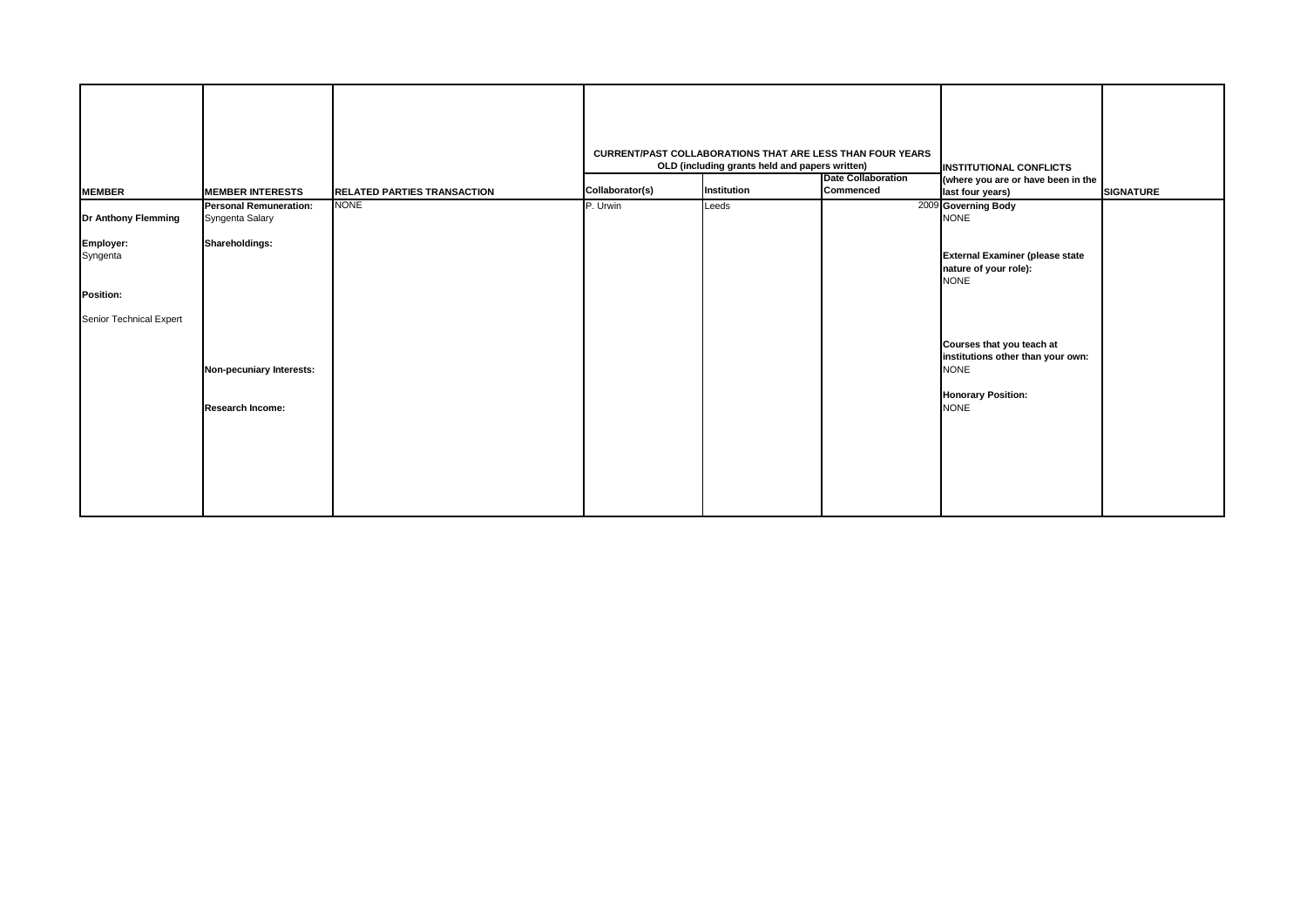| <b>IMEMBER</b>                      | <b>IMEMBER INTERESTS</b>      | <b>IRELATED PARTIES</b><br><b>TRANSACTION</b> | Collaborator(s)               | <b>CURRENT/PAST COLLABORATIONS THAT ARE LESS THAN FOUR YEARS</b><br>OLD (including grants held and papers written)<br>Institution | <b>Date Collaboration</b><br><b>Commenced</b> | <b>IINSTITUTIONAL CONFLICTS</b><br>(where you are or have been in<br>the last four years)   | <b>SIGNATURE</b> |
|-------------------------------------|-------------------------------|-----------------------------------------------|-------------------------------|-----------------------------------------------------------------------------------------------------------------------------------|-----------------------------------------------|---------------------------------------------------------------------------------------------|------------------|
| <b>Stephen Goodwin</b>              | <b>Personal Remuneration:</b> |                                               | Professor Ed Kravitz          | <b>Harvard Medical School</b>                                                                                                     |                                               | 2010 Governing Body                                                                         |                  |
|                                     |                               |                                               | Professor Andrea Brand        | University of Cambridge                                                                                                           | 2009                                          |                                                                                             |                  |
|                                     |                               |                                               | Dr Brian Oliver               | <b>NIH</b>                                                                                                                        | 2009                                          |                                                                                             |                  |
| Employer:                           | Shareholdings:                |                                               | Dr Steve Russell              | University of Cambridge                                                                                                           | 2012                                          |                                                                                             |                  |
| University of Oxford                |                               |                                               | <b>Professor Mike Ritchie</b> | <b>St Andrews University</b>                                                                                                      |                                               | 2012 External Examiner (please state<br>nature of your role):                               |                  |
| <b>Position:</b><br>Senior lecturer |                               |                                               |                               |                                                                                                                                   |                                               |                                                                                             | Shohan good      |
|                                     | Non-pecuniary Interests:      |                                               |                               |                                                                                                                                   |                                               | Courses that you teach at<br>institutions other than your own:<br><b>Cold Spring Harbor</b> |                  |
|                                     | <b>Research Income:</b>       |                                               |                               |                                                                                                                                   |                                               |                                                                                             |                  |
|                                     | <b>BBSRC</b>                  |                                               |                               |                                                                                                                                   |                                               |                                                                                             |                  |
|                                     | <b>Wellcome Trust</b>         |                                               |                               |                                                                                                                                   |                                               |                                                                                             |                  |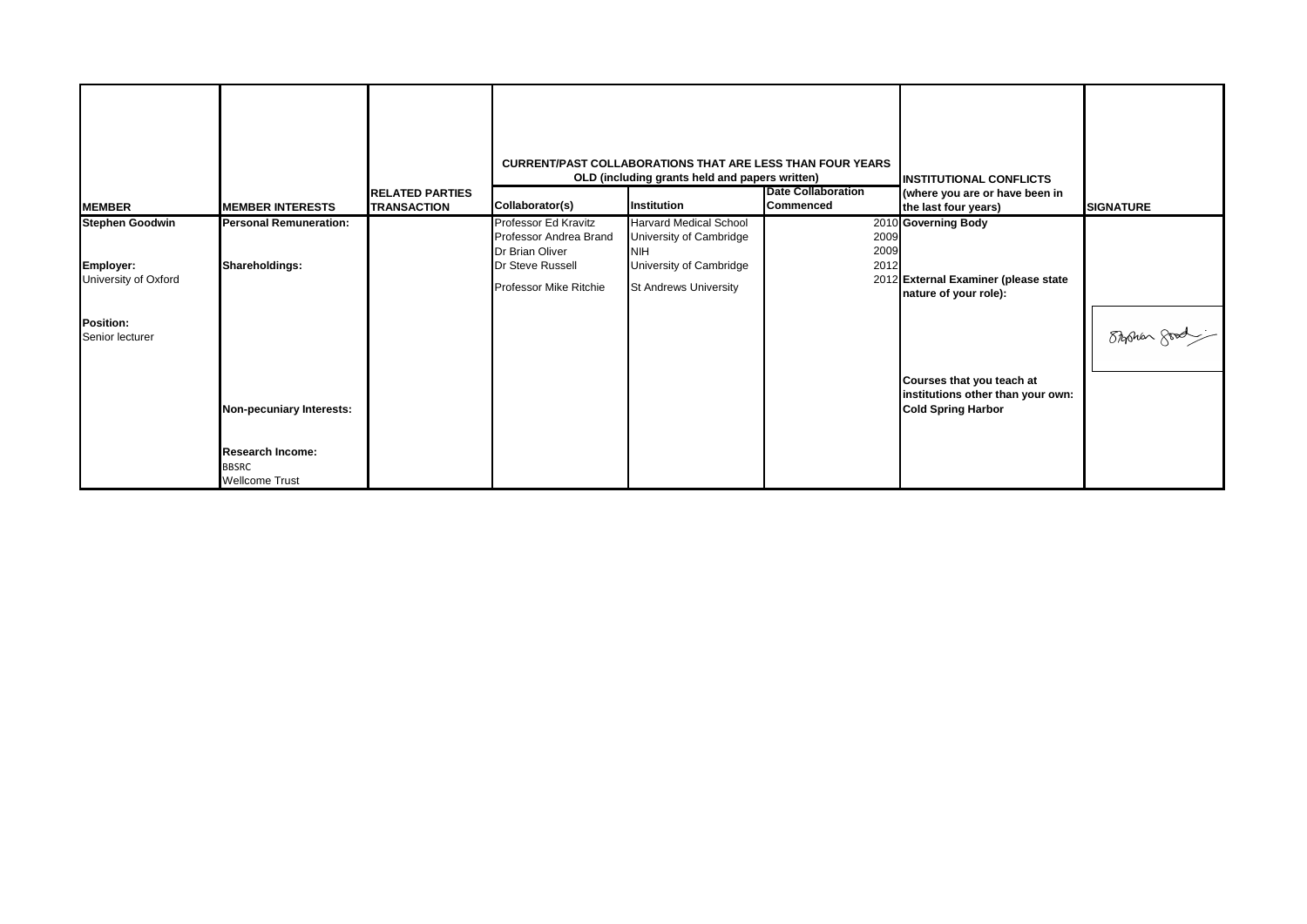|                                                                        |                                                               |                                              |                         | <b>CURRENT/PAST COLLABORATIONS THAT ARE LESS THAN FOUR YEARS</b><br>OLD (including grants held and papers written) |                                        | <b>INSTITUTIONAL CONFLICTS</b>                                  |                  |
|------------------------------------------------------------------------|---------------------------------------------------------------|----------------------------------------------|-------------------------|--------------------------------------------------------------------------------------------------------------------|----------------------------------------|-----------------------------------------------------------------|------------------|
| <b>IMEMBER</b>                                                         | <b>MEMBER INTERESTS</b>                                       | <b>RELATED PARTIES</b><br><b>TRANSACTION</b> | Collaborator(s)         | <b>Institution</b>                                                                                                 | <b>Date Collaboration</b><br>Commenced | (where you are or have been in<br>the last four years)          | <b>SIGNATURE</b> |
| Dr Julian Griffin                                                      | <b>Personal Remuneration:</b>                                 |                                              | Lisa Heather            | Oxford                                                                                                             | more than 4 years                      | <b>Governing Body:</b>                                          |                  |
|                                                                        | Genome Canada                                                 |                                              | Matej Oresic            | VTT, Helsinki                                                                                                      | more than 4 years                      | Kings College Cambridge                                         |                  |
| Employer:                                                              | Genome Alberta                                                |                                              | <b>Carsten Denkert</b>  | Charite Hospital, Berlin                                                                                           | more than 4 years                      |                                                                 |                  |
| University of Cambridge                                                | Shareholdings:                                                |                                              | <b>Oliver Fiehn</b>     | UC Davis, California, USA                                                                                          | more than 4 years                      | <b>External Examiner (please state</b><br>nature of your role): |                  |
|                                                                        | <b>GSK</b>                                                    |                                              | <b>Andrew Peet</b>      | University of Birmingham                                                                                           | more than 4 years                      |                                                                 |                  |
| <b>Position:</b>                                                       |                                                               |                                              | Risto Kaupinen          | University of Bristol                                                                                              | more than 4 years                      |                                                                 |                  |
| Senior Lecturer, Combined Non-pecuniary Interests:<br>post with MRCHNR |                                                               |                                              | David Spurgeon          | CEH, Walingford, NERC                                                                                              | more than 4 years                      | Courses that you teach at<br>institutions other than your own:  |                  |
|                                                                        | Director of the Metabolic Profiling<br>Forum                  |                                              | Claus Svedsen           | CEH, Walingford, NERC                                                                                              | more than 4 years                      |                                                                 |                  |
|                                                                        | Committee member and secretary to<br>the Metabolomics Society |                                              | Sturzenbaum SR          | Kins College, London                                                                                               | more than 4 years                      |                                                                 |                  |
|                                                                        |                                                               |                                              | Susanna Sansome         | University of Oxford                                                                                               | more than 4 years                      |                                                                 |                  |
|                                                                        |                                                               |                                              | <b>Willian MacNee</b>   | University of Edinburgh                                                                                            | 2 years                                |                                                                 |                  |
|                                                                        | <b>Research Income:</b>                                       |                                              | <b>Chris Steinbeck</b>  | EBI. Cambs                                                                                                         | 3 vears                                | <b>Honorary Position:</b>                                       |                  |
|                                                                        | <b>GSK</b>                                                    |                                              | Damian Tyler            | University of Oxford                                                                                               | more than 4 years                      | Honary professor imperial college<br>London                     |                  |
|                                                                        | Syngenta                                                      |                                              | Kieran Clarke           | University of Oxford                                                                                               | more than 4 years                      | Visiting professor, university of Cagliari, Sardinia, Italy     |                  |
|                                                                        | Philips                                                       |                                              | <b>Hannah Mitchison</b> | University College London more than 4 years                                                                        |                                        |                                                                 |                  |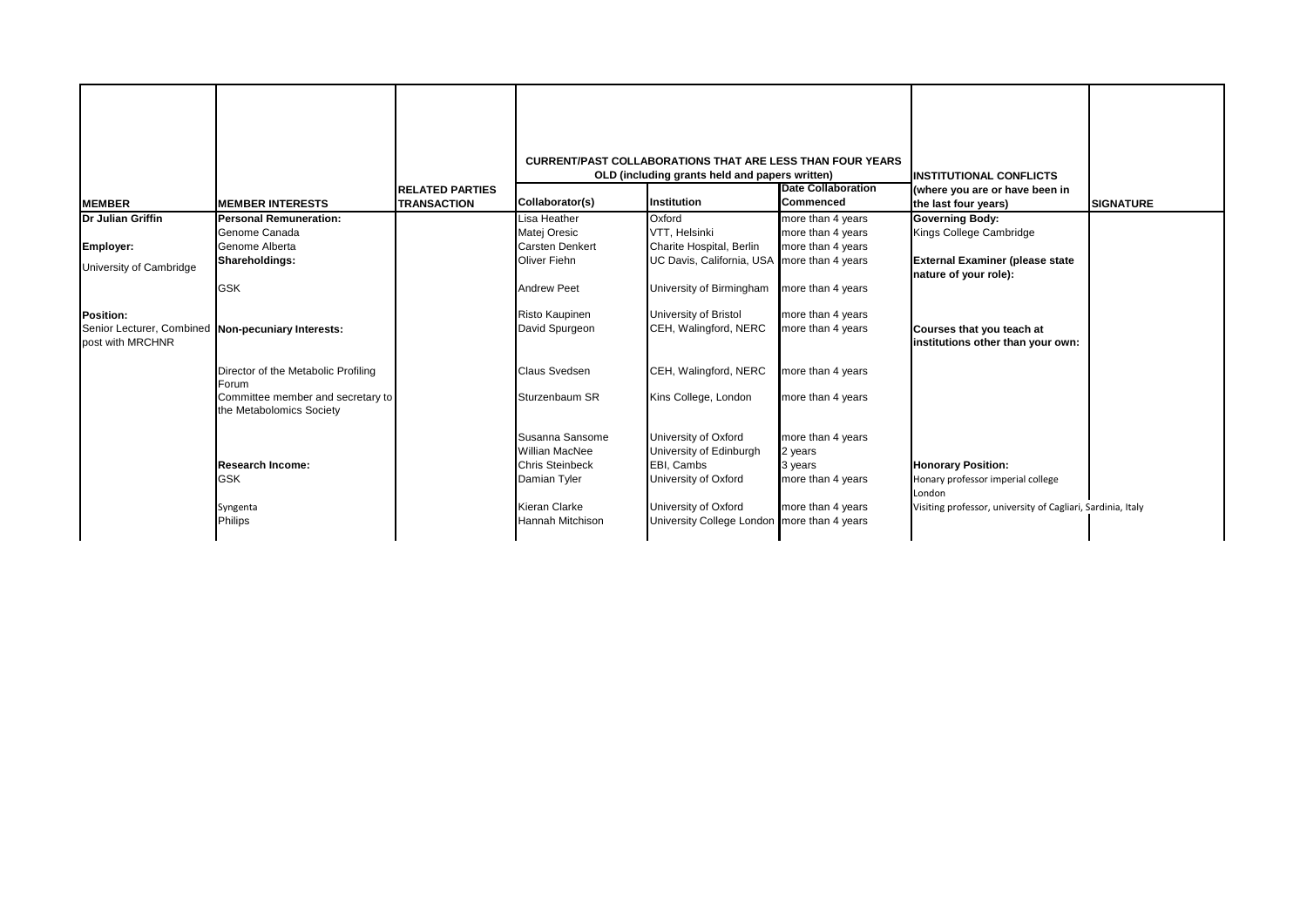| <b>MEMBER</b>                                                                                                                       | <b>MEMBER INTERESTS</b>                                                                                                          | <b>RELATED</b><br><b>PARTIES</b><br><b>TRANSACTION</b> | Collaborator(s)            | <b>CURRENT/PAST COLLABORATIONS THAT ARE LESS THAN FOUR YEARS OLD</b><br>(including grants held and papers written)<br>Institution | <b>Date Collaboration</b><br>Commenced | <b>INSTITUTIONAL CONFLICTS</b><br>(where you are or have been<br>in the last four years)                                                                                 | <b>SIGNATURE</b> |
|-------------------------------------------------------------------------------------------------------------------------------------|----------------------------------------------------------------------------------------------------------------------------------|--------------------------------------------------------|----------------------------|-----------------------------------------------------------------------------------------------------------------------------------|----------------------------------------|--------------------------------------------------------------------------------------------------------------------------------------------------------------------------|------------------|
|                                                                                                                                     |                                                                                                                                  |                                                        |                            |                                                                                                                                   |                                        |                                                                                                                                                                          |                  |
| Professor Nicholas Hartell Personal Remuneration:<br>Employer:<br>University of Leicester<br>Position:<br>Professor of Neuroscience | University of Leicester<br>Shareholdings:<br>None<br>Non-pecuniary Interests:<br>None<br><b>Research Income:</b><br><b>BBSRC</b> | None                                                   | Stephenson, S<br>Sibbet, W | School of Pharmacy<br>Univ of St Andrews                                                                                          | 2009                                   | 2006 Governing Body:<br><b>External Examiner (please</b><br>state nature of your role):<br>Courses that you teach at<br>institutions other than your<br>own:<br>KCL (UG) |                  |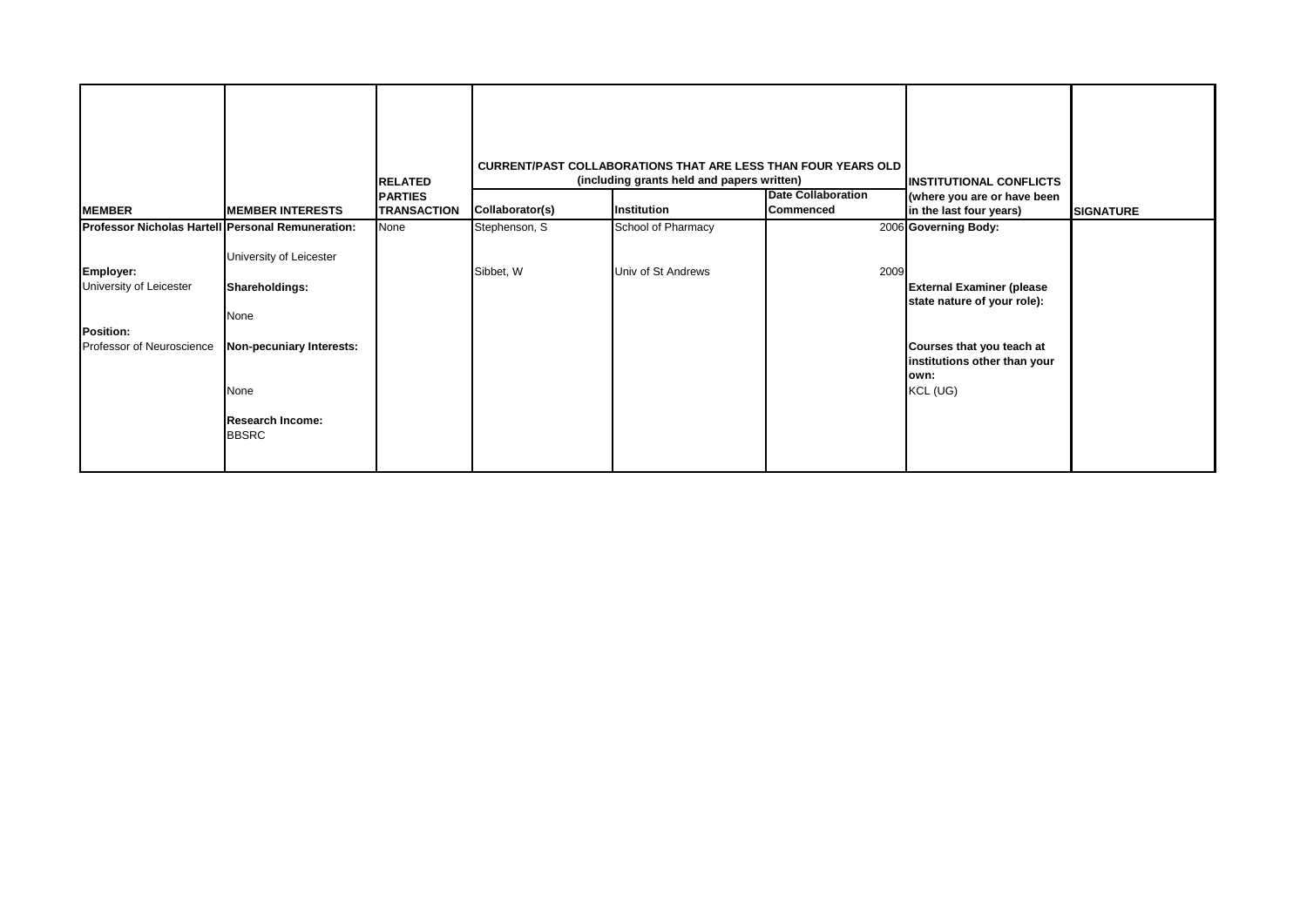|                                    |                                                                                                                                | <b>RELATED PARTIES</b> |                        | <b>CURRENT/PAST COLLABORATIONS THAT ARE LESS THAN FOUR YEARS</b><br>OLD (including grants held and papers written) | <b>Date Collaboration</b> | <b>INSTITUTIONAL CONFLICTS</b><br>(where you are or have been in                   |                  |
|------------------------------------|--------------------------------------------------------------------------------------------------------------------------------|------------------------|------------------------|--------------------------------------------------------------------------------------------------------------------|---------------------------|------------------------------------------------------------------------------------|------------------|
| <b>MEMBER</b>                      | <b>MEMBER INTERESTS</b>                                                                                                        | <b>TRANSACTION</b>     | Collaborator(s)        | Institution                                                                                                        | <b>Commenced</b>          | the last four years)                                                               | <b>SIGNATURE</b> |
| Dr Jonathan Johnston               | <b>Personal Remuneration:</b>                                                                                                  | None                   | David Hazlerigg        | Aberdeen                                                                                                           |                           | 2001 Governing Body:                                                               |                  |
|                                    | None                                                                                                                           |                        | Gerald Lincoln         | Edinburgh                                                                                                          |                           | 2002 None                                                                          |                  |
| Employer:                          |                                                                                                                                |                        | Perry Barrett          | Aberdeen                                                                                                           | 2002                      |                                                                                    |                  |
| University of Surrey               | Shareholdings:                                                                                                                 |                        | Fran Ebling            | Nottingham                                                                                                         |                           | 2004 External Examiner (please state<br>nature of your role):                      |                  |
|                                    | None                                                                                                                           |                        | lain Clarke            | Monash University,<br>Australia                                                                                    |                           | 2005 Manchester (PhD and MPhil),<br>Nottingham (PhD), Swansea (PhD)<br>Leeds (PhD) |                  |
| <b>Position:</b>                   |                                                                                                                                |                        | David Carter           | Cardiff                                                                                                            | 2005                      |                                                                                    |                  |
| Senior Lecturer in<br>Neuroscience | Non-pecuniary Interests:                                                                                                       |                        | <b>Gary Frost</b>      | Imperial                                                                                                           |                           | 2006 Courses that you teach at<br>institutions other than your own:                |                  |
|                                    | Member of Society funding<br>committees providing small<br>$(=\leq$ £10,000) research awards                                   |                        | Paul Trayhurn          | Liverpool                                                                                                          |                           | 2008 Annual 2-hour lecture at Warwick<br>from 2009-10                              |                  |
|                                    | Society for Endocrinology Science<br>Committee (2007-2010)<br><b>Brisitsh Society for</b><br>Neuroendocrinology (2006-current) |                        | <b>Julie Lovegrove</b> | <b>Reading</b>                                                                                                     | 2012 (from October)       |                                                                                    |                  |
|                                    | <b>Consultancy work for Kellogg's</b><br>(2012), although no personal<br>remuneration for this work                            |                        |                        |                                                                                                                    |                           | <b>Honorary Position:</b>                                                          |                  |
|                                    | <b>Research Income:</b><br>BBSRC; Stockgrand Ltd; previously,<br>Diabetes-UK                                                   |                        |                        |                                                                                                                    |                           |                                                                                    |                  |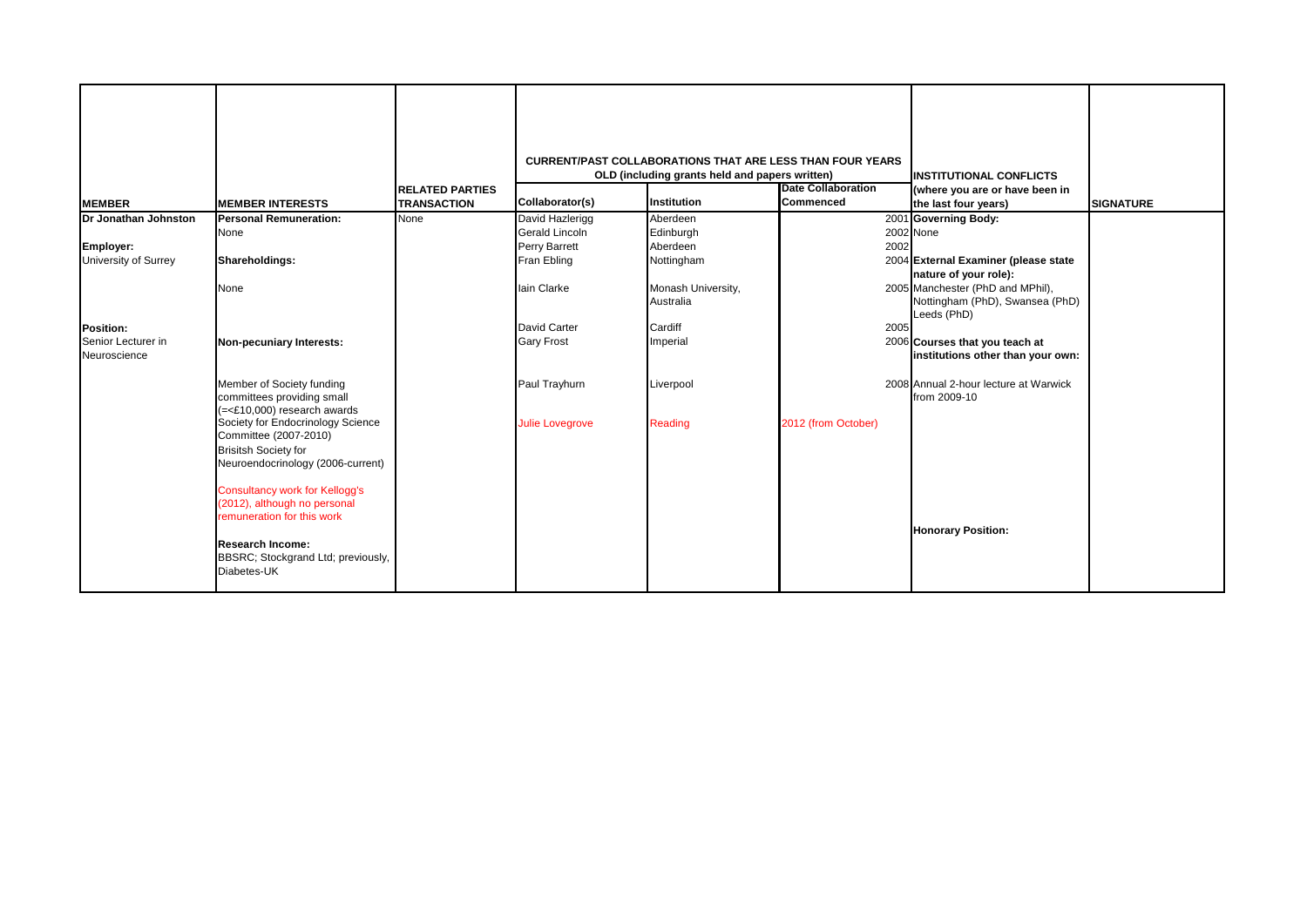| <b>MEMBER</b>                                   | <b>MEMBER INTERESTS</b>                                                       | <b>RELATED</b><br><b>PARTIES</b><br><b>TRANSACTION</b> | Collaborator(s)       | <b>CURRENT/PAST COLLABORATIONS THAT ARE LESS THAN FOUR YEARS OLD</b><br>(including grants held and papers written)<br>Institution | <b>INSTITUTIONAL CONFLICTS</b><br>(where you are or have been<br>in the last four years) | <b>SIGNATURE</b>                                                  |  |
|-------------------------------------------------|-------------------------------------------------------------------------------|--------------------------------------------------------|-----------------------|-----------------------------------------------------------------------------------------------------------------------------------|------------------------------------------------------------------------------------------|-------------------------------------------------------------------|--|
| Professor Paul O'Higgins Personal Remuneration: |                                                                               | None                                                   | Dobney, K             | Univ of Aberdeen                                                                                                                  | <b>Commenced</b><br>all longstanding and                                                 | <b>Governing Body:</b>                                            |  |
|                                                 |                                                                               |                                                        |                       |                                                                                                                                   | ongoing                                                                                  |                                                                   |  |
|                                                 | University of York                                                            |                                                        | Fagan, M; Phillips, R | Univ of Hull                                                                                                                      |                                                                                          |                                                                   |  |
| Employer:                                       |                                                                               |                                                        | Crompton, RH          | Univ of Liverpool                                                                                                                 |                                                                                          |                                                                   |  |
| University of York                              | Shareholdings:                                                                |                                                        | Evans, SE; Jones, M,  | Univ College London                                                                                                               |                                                                                          | <b>External Examiner (please</b>                                  |  |
|                                                 |                                                                               |                                                        |                       |                                                                                                                                   |                                                                                          | state nature of your role):                                       |  |
|                                                 | none                                                                          |                                                        | <b>Bookstein FL</b>   | Vienna/Seattle                                                                                                                    |                                                                                          | PhD - Bristol, Manchester,<br>Durham                              |  |
| Position:                                       |                                                                               |                                                        |                       |                                                                                                                                   |                                                                                          |                                                                   |  |
| Professor                                       | Non-pecuniary Interests:                                                      |                                                        |                       |                                                                                                                                   |                                                                                          | Courses that you teach at<br>institutions other than your<br>own: |  |
|                                                 | none                                                                          |                                                        |                       |                                                                                                                                   |                                                                                          |                                                                   |  |
|                                                 | <b>Research Income:</b><br>BBSRC, Marie Curie,<br>Australian Research Council |                                                        |                       |                                                                                                                                   |                                                                                          |                                                                   |  |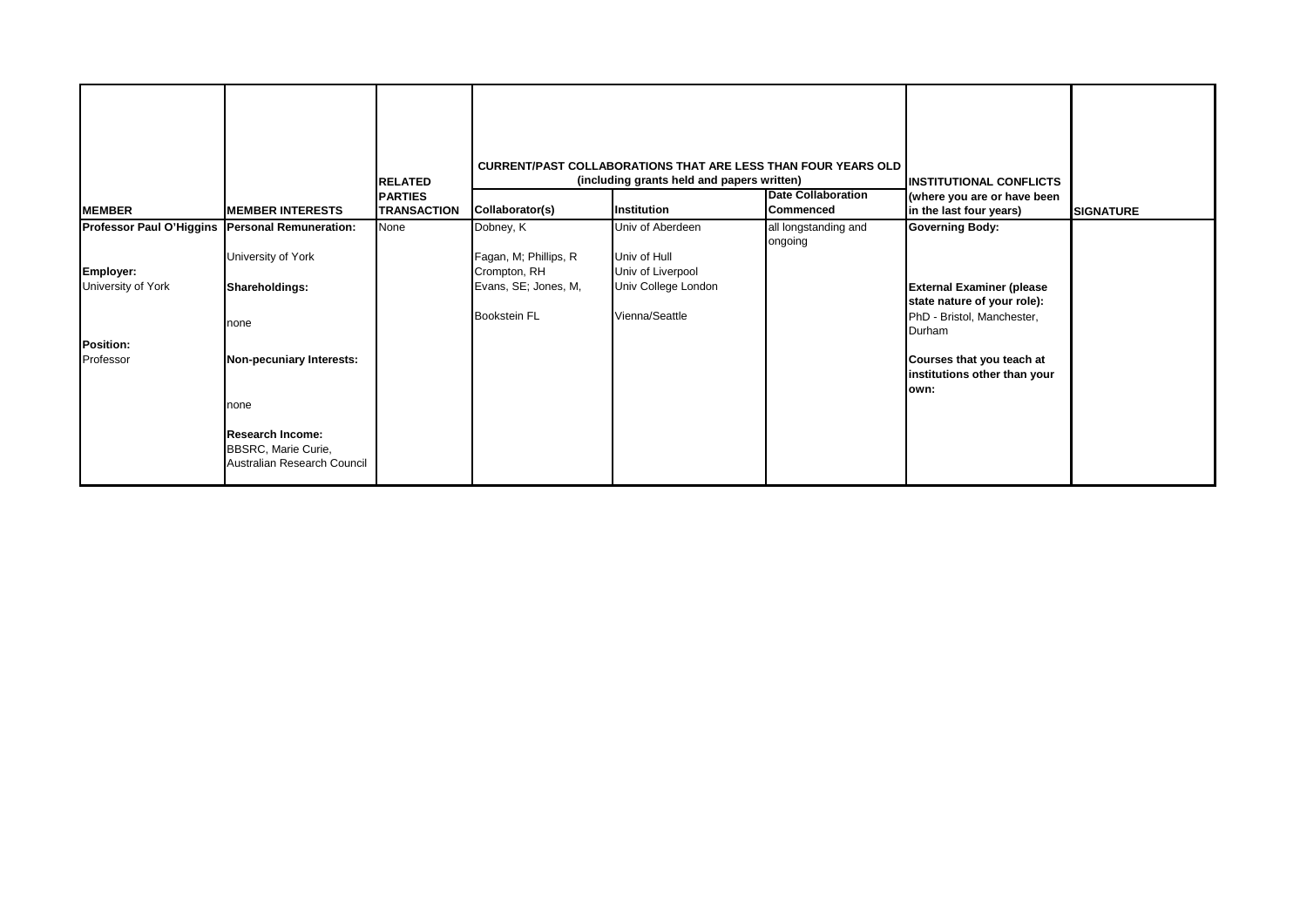| <b>MEMBER</b>                                                               | <b>MEMBER INTERESTS</b>                                                                                               | <b>RELATED</b><br><b>PARTIES</b><br><b>TRANSACTION</b> | Collaborator(s) | <b>CURRENT/PAST COLLABORATIONS THAT ARE LESS THAN FOUR YEARS OLD</b><br>(including grants held and papers written)<br>Institution | <b>Date Collaboration</b><br>Commenced | <b>INSTITUTIONAL CONFLICTS</b><br>(where you are or have been<br>in the last four years)                                             | <b>SIGNATURE</b> |
|-----------------------------------------------------------------------------|-----------------------------------------------------------------------------------------------------------------------|--------------------------------------------------------|-----------------|-----------------------------------------------------------------------------------------------------------------------------------|----------------------------------------|--------------------------------------------------------------------------------------------------------------------------------------|------------------|
| <b>Professor Daniel Osorio</b>                                              | <b>Personal Remuneration:</b>                                                                                         | None                                                   | Baddeley, R     | <b>Bristol</b>                                                                                                                    |                                        | <b>Governing Body:</b>                                                                                                               |                  |
| Employer:<br>University of Sussex<br>Position:<br>Professor of Neuroscience | University of Sussex<br>Shareholdings:<br>None<br>Non-pecuniary Interests:<br>None<br><b>Research Income:</b><br>None |                                                        | Chittka, L      | QMUL                                                                                                                              |                                        | <b>External Examiner (please</b><br>state nature of your role):<br>Courses that you teach at<br>institutions other than your<br>own: |                  |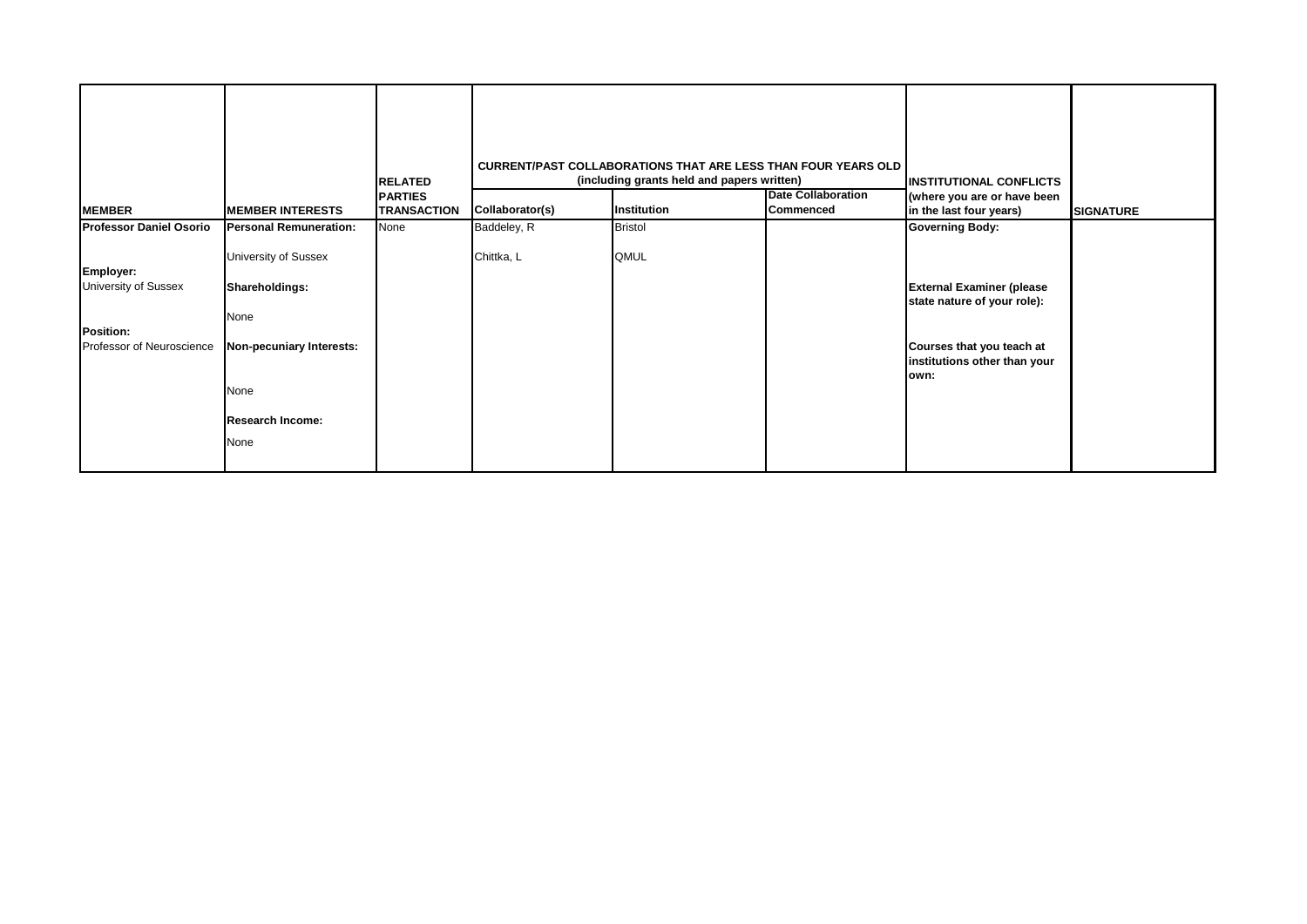| <b>MEMBER</b>                                        | <b>MEMBER INTERESTS</b>       | <b>RELATED PARTIES</b><br><b>TRANSACTION</b> | Collaborator(s)                        | <b>CURRENT/PAST COLLABORATIONS THAT ARE LESS THAN FOUR YEARS</b><br>OLD (including grants held and papers written)<br>Institution | <b>Date Collaboration</b><br>Commenced | <b>INSTITUTIONAL CONFLICTS</b><br>(where you are or have been in<br>the last four years) | <b>SIGNATUPE</b> |
|------------------------------------------------------|-------------------------------|----------------------------------------------|----------------------------------------|-----------------------------------------------------------------------------------------------------------------------------------|----------------------------------------|------------------------------------------------------------------------------------------|------------------|
| <b>Title Firstname Surname</b>                       | <b>Personal Remuneration:</b> |                                              | Joachim Gross                          | U. Glasgow                                                                                                                        |                                        | 2009 Governing Body:                                                                     |                  |
| Prof. Kimron Shapiro<br>Employer:                    |                               |                                              | <b>Martin Eimer</b><br>Christoph Klein | <b>Birkbeck</b><br><b>Bangor University</b>                                                                                       | 2009<br>2009                           |                                                                                          |                  |
| University of Birmingham                             | Shareholdings:                |                                              | Kia Nobre                              | University of Oxford                                                                                                              |                                        | 2009 External Examiner (please state<br>nature of your role):                            |                  |
|                                                      |                               |                                              | Krish Singh<br>Steven Johnston         | <b>Cardiff University</b>                                                                                                         |                                        | 2009 Oxford University (Ph. D. examiner)                                                 |                  |
| <b>Position:</b><br>Chair, Cognitive<br>Neuroscience | Non-pecuniary Interests:      |                                              | David Linden                           | <b>Swansea University</b><br><b>Cardiff University</b>                                                                            | 2009                                   | 2009 Courses that you teach at<br>institutions other than your own:                      |                  |
|                                                      | <b>Research Income:</b>       |                                              | Jane Raymond<br>Guillaume Thierry      | U. Birmingham<br><b>Bangor University</b>                                                                                         | 2009<br>2009                           | <b>Honorary Position:</b>                                                                |                  |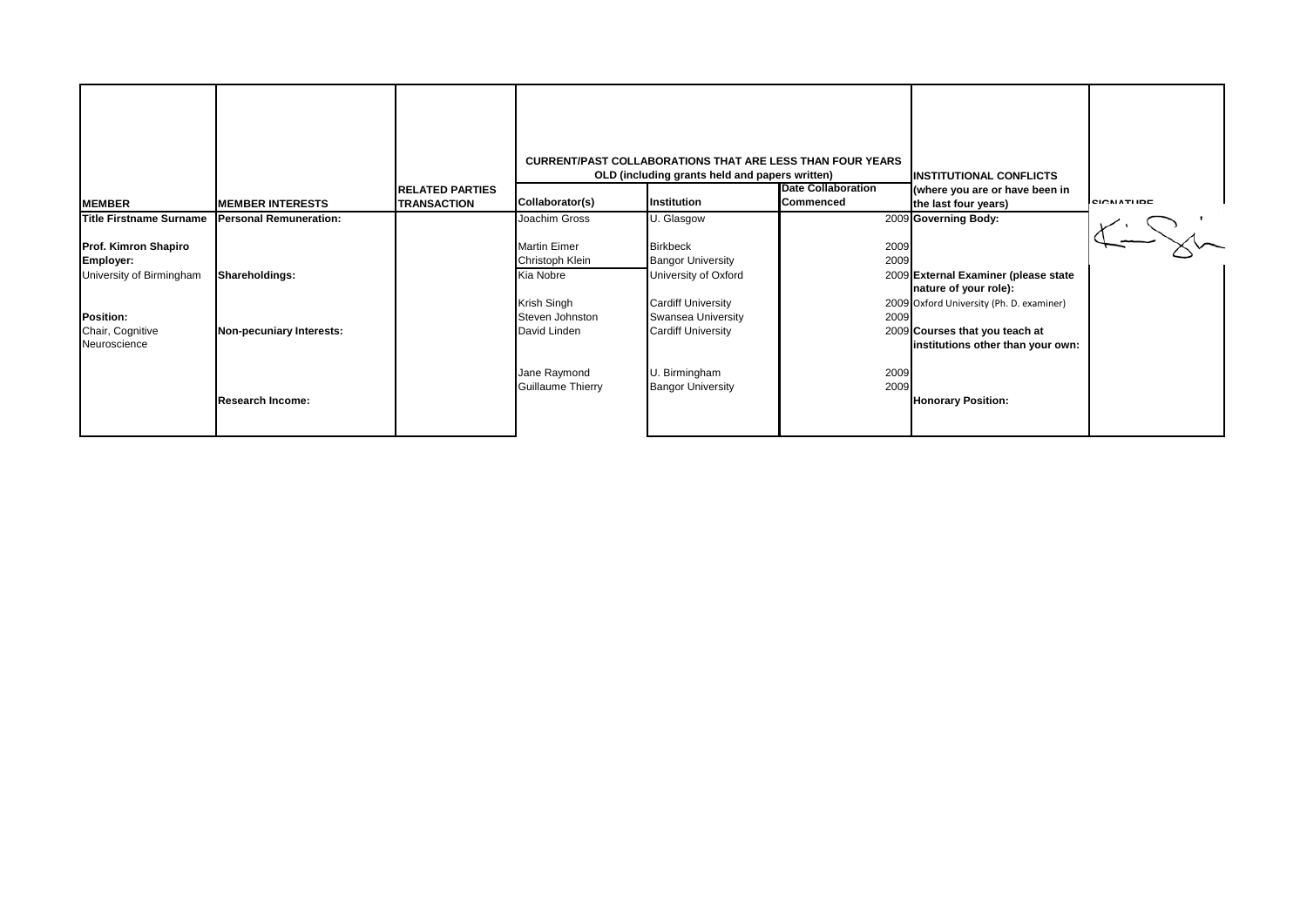| <b>MEMBER</b>               | <b>MEMBER INTERESTS</b>                                    | <b>RELATED PARTIES</b><br><b>TRANSACTION</b> | Collaborator(s)       | <b>CURRENT/PAST COLLABORATIONS THAT ARE LESS THAN FOUR YEARS</b><br>OLD (including grants held and papers written)<br>Institution | <b>Date Collaboration</b><br><b>Commenced</b> | <b>INSTITUTIONAL CONFLICTS</b><br>(where you are or have been in<br>the last four years)                                                | <b>SIGNATURE</b> |
|-----------------------------|------------------------------------------------------------|----------------------------------------------|-----------------------|-----------------------------------------------------------------------------------------------------------------------------------|-----------------------------------------------|-----------------------------------------------------------------------------------------------------------------------------------------|------------------|
| <b>Dr Alison Sinclair</b>   | <b>Personal Remuneration:</b>                              |                                              |                       |                                                                                                                                   |                                               | <b>Governing Body:</b>                                                                                                                  |                  |
|                             | <b>University of Sussex</b>                                |                                              | <b>Gordon Peters</b>  | CR-UK London Research 2011-13<br>Institute                                                                                        |                                               | University of Sussex                                                                                                                    |                  |
| Employer:                   |                                                            |                                              | <b>Martin Rowe</b>    | University of Birmingham 2012-14                                                                                                  |                                               | <b>External Examiner (please state</b><br>nature of your role):                                                                         |                  |
| <b>University of Sussex</b> | Shareholdings:<br>None                                     |                                              | <b>Richard Jenner</b> | <b>UCL</b>                                                                                                                        | 2011-15                                       | UCL (PhD examiner); Imperial<br>College (PhD examiner), University<br>of Birmingham (PhD Examiner)<br>Karolinska Institute (Sweden) PhD |                  |
| <b>Position:</b>            |                                                            |                                              |                       |                                                                                                                                   |                                               | examiner                                                                                                                                |                  |
| Reader in Biochemistry      | Non-pecuniary Interests:                                   |                                              |                       |                                                                                                                                   |                                               | Courses that you teach at<br>institutions other than your own:                                                                          |                  |
|                             | None                                                       |                                              |                       |                                                                                                                                   |                                               |                                                                                                                                         |                  |
|                             | <b>Research Income:</b><br>Wellcome Trust, BBSRC, MRC, LLR |                                              |                       |                                                                                                                                   |                                               | <b>Honorary Position:</b>                                                                                                               |                  |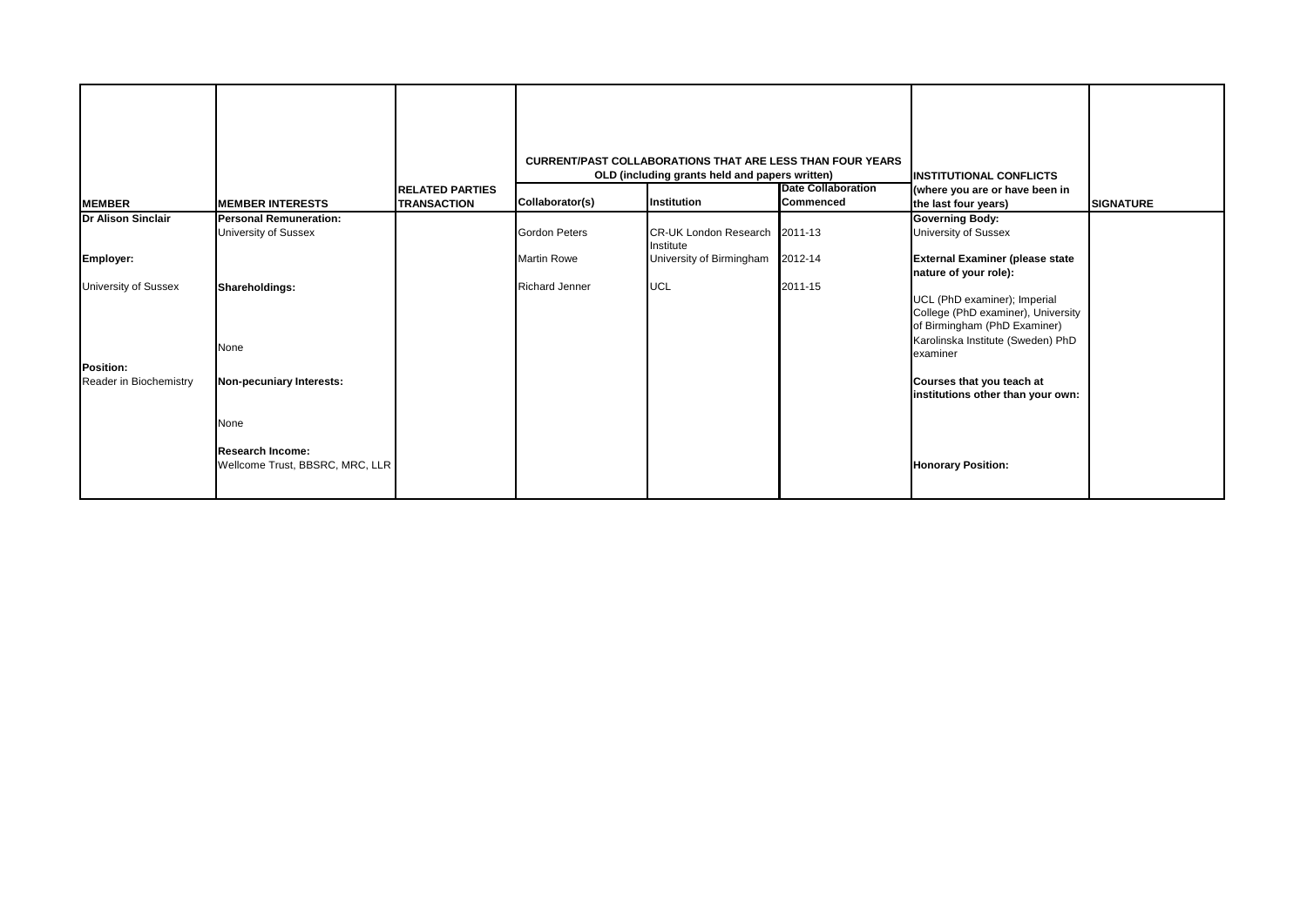| <b>MEMBER</b>                                                                             | <b>MEMBER INTERESTS</b>                                                                                                                                                 | <b>RELATED PARTIES TRANSACTION</b> | Collaborator(s)                                                                                    | <b>CURRENT/PAST COLLABORATIONS THAT ARE LESS THAN FOUR YEARS</b><br>OLD (including grants held and papers written)<br><b>Institution</b> | <b>Date Collaboration</b><br>Commenced                                                                       | <b>INSTITUTIONAL CONFLICTS</b><br>(where you are or have been in the<br>last four years)                           | <b>SIGNATURE</b> |
|-------------------------------------------------------------------------------------------|-------------------------------------------------------------------------------------------------------------------------------------------------------------------------|------------------------------------|----------------------------------------------------------------------------------------------------|------------------------------------------------------------------------------------------------------------------------------------------|--------------------------------------------------------------------------------------------------------------|--------------------------------------------------------------------------------------------------------------------|------------------|
| Professor                                                                                 | <b>Personal Remuneration:</b>                                                                                                                                           |                                    | David Gally                                                                                        | University of Edinburgh                                                                                                                  | 1999 - grants & papers                                                                                       | <b>Governing Body</b>                                                                                              |                  |
| <b>David Smith</b>                                                                        | None                                                                                                                                                                    |                                    | Christopher Low                                                                                    | University of Edinburgh                                                                                                                  | 1999 - grants & papers                                                                                       | None                                                                                                               |                  |
|                                                                                           |                                                                                                                                                                         |                                    | Arvind Mahajan                                                                                     | University of Edinburgh                                                                                                                  | 2002 - grants & papers                                                                                       |                                                                                                                    |                  |
| Employer:                                                                                 | Shareholdings:                                                                                                                                                          |                                    | Martin Sheldon                                                                                     | Swansea University                                                                                                                       | 2010 - grant                                                                                                 |                                                                                                                    |                  |
| University of Glasgow                                                                     | None                                                                                                                                                                    |                                    | Douglas Fraser-Pitt                                                                                | Edinburgh Napier Univ                                                                                                                    | 2006 - paper                                                                                                 | <b>External Examiner (please state</b><br>nature of your role):                                                    |                  |
|                                                                                           |                                                                                                                                                                         |                                    | James Leigh                                                                                        | University of Nottingham                                                                                                                 | 2007 - paper                                                                                                 | University of Edinburgh - PhD<br><b>External Examiner</b>                                                          |                  |
| <b>Position:</b><br>Professor of Bacterial                                                |                                                                                                                                                                         |                                    | Roberto LaRagione<br>Martin Woodward                                                               | Universitty of Surrey                                                                                                                    | 2001 - paper<br>2001 - paper & PhD<br>student                                                                | University of Aberdeen - PhD External Examiner<br>London School of Hygiene and<br>Tropical Medicine - PhD assessor |                  |
| <b>Comparative Functional</b><br>Genomics<br>Joint position with<br>University of Glasgow | Non-pecuniary Interests:<br><b>None</b>                                                                                                                                 |                                    | Ross Fitzgerald<br><b>Mark Stevens</b><br>Kenneth Forbes<br>Norval Strachan<br><b>Nick Dorrell</b> | University of Edinburgh<br>University of Edinburgh<br>University of Aberdeen<br>University of Aberdeen<br>London School of Hygiene       | 2009 - paper<br>2006 - paper<br>2010 - joint PhD student<br>2010 - joint PhD student<br>2006 - paper & grant | University of Southampton - PhD External Examiner                                                                  |                  |
|                                                                                           |                                                                                                                                                                         |                                    |                                                                                                    | and Tropical Medicine                                                                                                                    | (submissions)                                                                                                | Courses that you teach at<br>institutions other than your own:                                                     |                  |
| and<br>Moredun research Inst.                                                             | <b>Research Income:</b><br><b>RESAS - Scottish</b><br><b>Government</b><br><b>BBSRC</b><br><b>Pfizer Animal Health</b><br><b>British Pig Executive -</b><br><b>BPEX</b> |                                    | Ivan Morrison                                                                                      | University of Edinburgh                                                                                                                  | 2007 - joint PhD                                                                                             | University of Edinburgh - BVM&S<br>Royal Veterinary College - BSc Vet<br>Path                                      |                  |
|                                                                                           |                                                                                                                                                                         |                                    |                                                                                                    |                                                                                                                                          |                                                                                                              | <b>Honorary Position:</b><br>None                                                                                  |                  |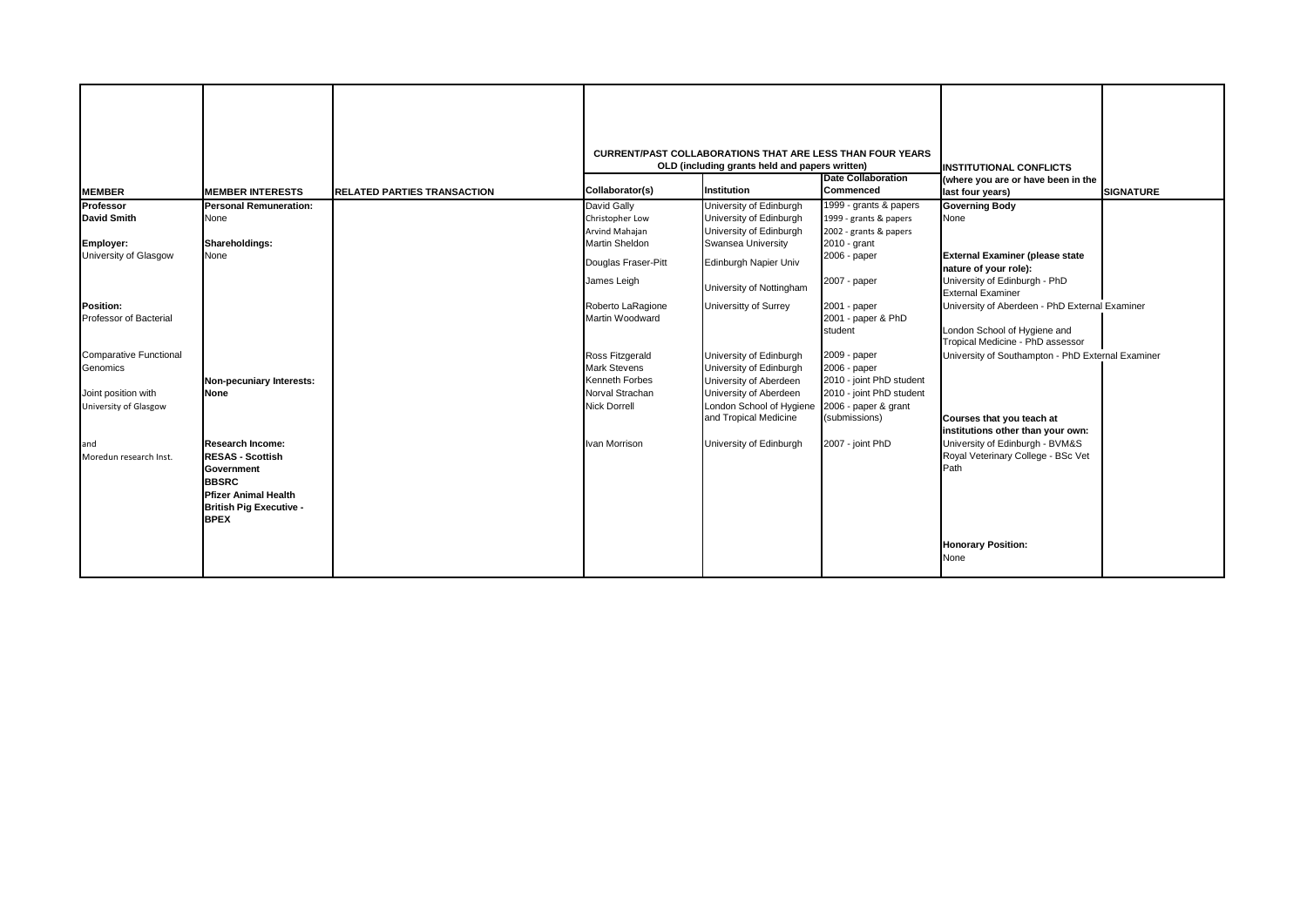|                                         |                                                                               |                                              |                                                 | <b>CURRENT/PAST COLLABORATIONS THAT ARE LESS THAN FOUR YEARS</b> |                           |                                                                                                                            |                  |
|-----------------------------------------|-------------------------------------------------------------------------------|----------------------------------------------|-------------------------------------------------|------------------------------------------------------------------|---------------------------|----------------------------------------------------------------------------------------------------------------------------|------------------|
|                                         |                                                                               |                                              |                                                 | OLD (including grants held and papers written)                   | <b>Date Collaboration</b> | <b>INSTITUTIONAL CONFLICTS</b>                                                                                             |                  |
| <b>MEMBER</b>                           | <b>MEMBER INTERESTS</b>                                                       | <b>RELATED PARTIES</b><br><b>TRANSACTION</b> | Collaborator(s)                                 | Institution                                                      | Commenced                 | (where you are or have been in<br>the last four years)                                                                     | <b>SIGNATURE</b> |
| <b>Dominic Wells</b>                    | <b>Personal Remuneration:</b>                                                 |                                              | Professor George Dickson                        | Royal Holloway College,<br>University of London                  |                           | 1991 Governing Body                                                                                                        |                  |
|                                         | Royal Veterinary College<br>(HEFCE)                                           |                                              | Professor Matthew Wood                          | <b>Oxford University</b>                                         |                           | 2005 RVC 2010-present                                                                                                      |                  |
|                                         | PhD examinations                                                              |                                              | Professor Francesco<br>Muntoni                  | University College London                                        |                           | 1998 Imperial College London 1998-2009                                                                                     |                  |
| Employer:                               | Shareholdings:                                                                |                                              | Dr Jenny Morgan                                 | University College London                                        | 1998                      |                                                                                                                            |                  |
| <b>Royal Veterinary College</b>         | Small number of GSK shares                                                    |                                              | Professor Kate Bushby                           | <b>Newcastle University</b>                                      |                           | 2005 External Examiner (please state<br>nature of your role):                                                              |                  |
|                                         |                                                                               |                                              | Professor Volker Straub                         | Newcastle University                                             | 2006                      | 2011 October 2008-2012 External                                                                                            |                  |
| <b>Position:</b>                        |                                                                               |                                              | Dr Mike Gait                                    | <b>Cambridge University</b>                                      |                           | Examiner for the BSc component of<br>the Degree of Bachelor of Veterinary<br>Medicine, at Nottingham Veterinary<br>School. |                  |
| Professor in Transdlational<br>Medicine |                                                                               |                                              | Dr Rob Eckersley                                | Imperial College London                                          | 2007                      |                                                                                                                            |                  |
|                                         |                                                                               |                                              | Professor Jackie de<br>Belleroche               | Imperial College London                                          | 2005                      |                                                                                                                            |                  |
|                                         |                                                                               |                                              |                                                 |                                                                  | 2006                      |                                                                                                                            |                  |
|                                         |                                                                               |                                              | Professor Steve Marston                         | Imperial College London                                          |                           | Courses that you teach at<br>institutions other than your own:                                                             |                  |
|                                         | Non-pecuniary Interests:                                                      |                                              | Dr Alex Sardini                                 | MRC, Imperial College<br>London                                  |                           | 2005 MSc in molecular Medicine -<br><b>Imperial College</b>                                                                |                  |
|                                         | Chair of therapeutic advisory<br>committee for Treat-NMD                      |                                              | Professor Jamie Timmons Loughborough University |                                                                  | 2010                      |                                                                                                                            |                  |
|                                         | <b>Chair-Elect of SoB ASG</b>                                                 |                                              | Professor Linda<br>Greensmith                   | University College London                                        |                           | 2010 MBE Cambridge University                                                                                              |                  |
|                                         | <b>Research Income:</b>                                                       |                                              | Professor Steve Wilton                          | University of Western<br>Australia                               | 2002                      |                                                                                                                            |                  |
|                                         | Muscular Dystrophy Campaign<br><b>Muscular Dystrophy</b><br>Association (USA) |                                              | <b>Dr Arimantas Lionikas</b>                    | <b>University of Aberdeen</b>                                    | 2012                      |                                                                                                                            |                  |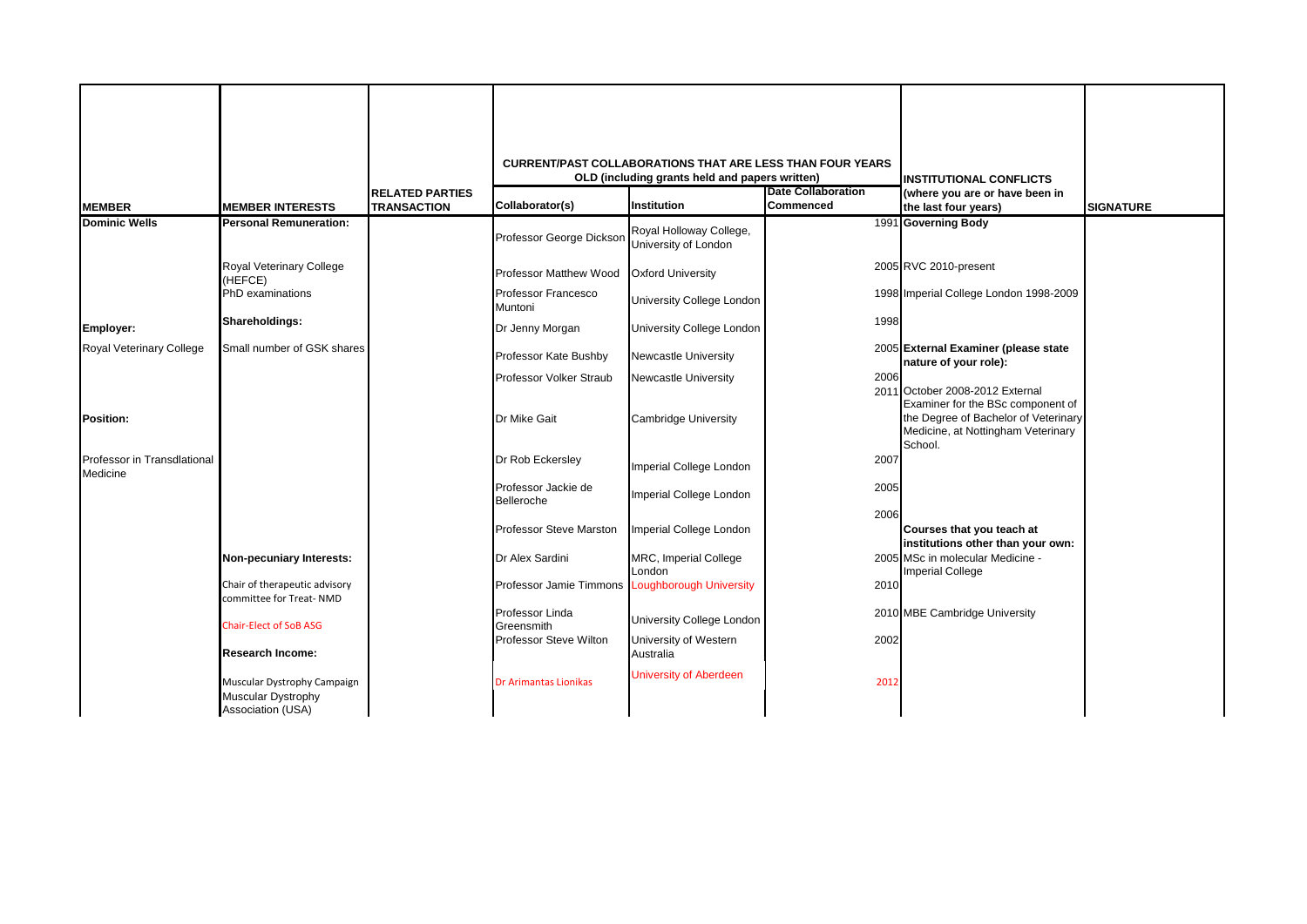| <b>MEMBER</b>                           | <b>MEMBER INTERESTS</b>                                  | <b>RELATED PARTIES</b><br><b>TRANSACTION</b> | Collaborator(s)      | <b>CURRENT/PAST COLLABORATIONS THAT ARE LESS THAN FOUR YEARS</b><br>OLD (including grants held and papers written)<br><b>Institution</b> | <b>Date Collaboration</b><br><b>Commenced</b> | <b>INSTITUTIONAL CONFLICTS</b><br>(where you are or have been in<br>the last four years) | <b>SIGNATURE</b> |
|-----------------------------------------|----------------------------------------------------------|----------------------------------------------|----------------------|------------------------------------------------------------------------------------------------------------------------------------------|-----------------------------------------------|------------------------------------------------------------------------------------------|------------------|
| Dr Paul Wigley                          | <b>Personal Remuneration:</b><br>University of Liverpool | To follow                                    | Rushton, S, Close A. | University of Newcastle                                                                                                                  |                                               | 2011 Governing Body:<br><b>External Examiner (please state</b>                           |                  |
|                                         |                                                          |                                              |                      |                                                                                                                                          |                                               | nature of your role):                                                                    |                  |
| Employer:                               |                                                          |                                              | Hannotte, O.,        | University of Nottingham                                                                                                                 |                                               | 2010 External Examiner MSc Biomedical                                                    |                  |
| University of Liverpool                 | Shareholdings:                                           |                                              | <b>Barrow P</b>      |                                                                                                                                          |                                               | 1998 Science, University of Bradford                                                     |                  |
|                                         | None                                                     |                                              | Ketley, J.           | University of Leicester                                                                                                                  |                                               | 2012 PhD External Examiner                                                               |                  |
| <b>Position:</b><br>Reader in Foodborne | Non-pecuniary Interests:                                 |                                              | Kaiser, P.           | Roslin Institute, Edinburgh                                                                                                              |                                               | Harper Adams College<br>2010 Monash University                                           |                  |
| Zoonoses                                |                                                          |                                              |                      |                                                                                                                                          |                                               |                                                                                          |                  |
|                                         |                                                          |                                              | Maskell, D           | University of Cambridge                                                                                                                  |                                               | 2011 Courses that you teach at                                                           |                  |
|                                         | None                                                     |                                              |                      |                                                                                                                                          |                                               | institutions other than your own:                                                        |                  |
|                                         |                                                          |                                              |                      |                                                                                                                                          |                                               | IAH Poultry Health Course                                                                |                  |
|                                         | <b>Research Income:</b>                                  |                                              |                      |                                                                                                                                          |                                               |                                                                                          |                  |
|                                         | BBSRC, DfID, EU, MRC                                     |                                              |                      |                                                                                                                                          |                                               | <b>Honorary Position:</b>                                                                |                  |